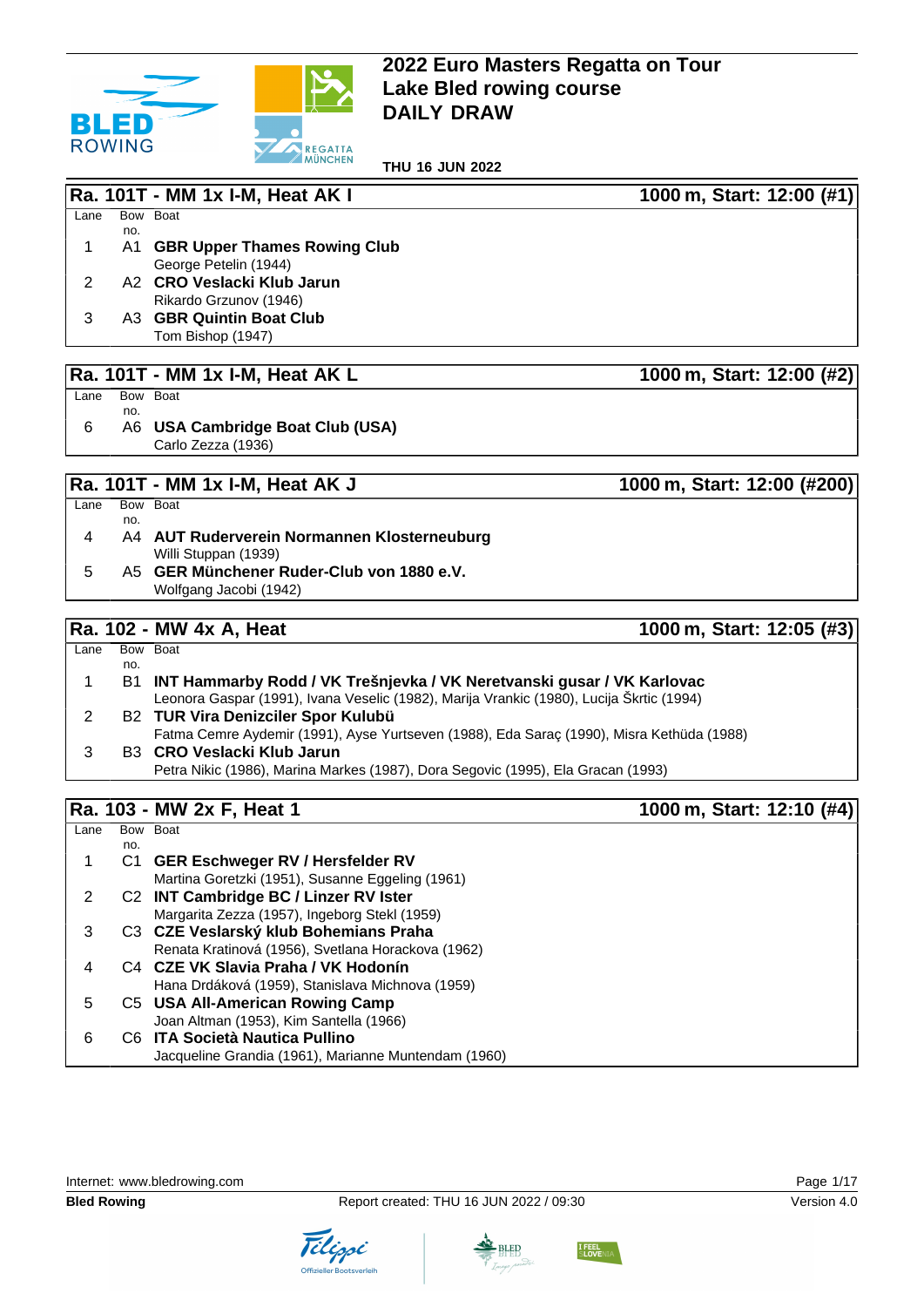

**THU 16 JUN 2022**

#### **Ra. 103 - MW 2x F, Heat 2 1000 m, Start: 12:15 (#5)**

| Lane |     | Bow Boat                                               |
|------|-----|--------------------------------------------------------|
|      | no. |                                                        |
|      | D1  | DEN Køge RK / Roforeningen KVIK                        |
|      |     | Mai-Britt Bille Nielsen (1960), Marianne Becker (1962) |
|      |     | D <sub>2</sub> AUT Steiner RC / RC Graz                |
|      |     | Renate Zechmeister (1961), Ursula Märzendorfer (1961)  |
| 3    |     | D3 GER Münchener RSV Bayern / ARC Würzburg             |
|      |     | Claudia Haßmann (1965), Cornelia Drewitzki (1958)      |
| 4    |     | D <sub>4</sub> POL AZS-AWF Warszawa                    |
|      |     | Ulrike Fuhrmann (1963), Maryla Gnojek (1960)           |
| 5    |     | D5 USA All-American Rowing Camp                        |
|      |     | Kris Anderson (1971), Lyn Wylder (1953)                |
| 6    |     | D6 GBR Mortlake Anglian Alpha Boat Club                |
|      |     | Hillary Cook (1958), Sarah Kell (1966)                 |
|      |     |                                                        |

Ra. 104 - MM 2- B, Heat 1000 m, Start: 12:20 (#6)

| Lane | Bow | <b>Boat</b>                                      |
|------|-----|--------------------------------------------------|
|      | no. |                                                  |
| 1    |     | E1 POL AZS-AWF Warszawa                          |
|      |     | Robert Borys (1975), Stefan Jurczak (1982)       |
| 2    |     | E2 GER Mainzer RV / Münchener RC                 |
|      |     | Sven Hartenbach (1985), Andreas Fischbach (1976) |
| 3    |     | E3 CRO Veslacki Klub Zagreb                      |
|      |     | Lovro Cvitaš (1982), Nikola Cvitaš (1982)        |
|      |     | E4 CRO Veslacki Klub Zagreb                      |
|      |     | Ante Murer (1982), Nikola Grbasic (1986)         |
|      |     |                                                  |

**Ra. 105 - MM 2x C, Heat 1 1000 m, Start: 12:25 (#7)**  $Lane$ no. Bow Boat 1 F1 **FRA Club de l'Aviron de Vichy** Patrick Vassort (1960), Jean Marc Fage (1957) 2 F2 **GER Ruderclub Oberhavel Hennigsdorf e.V.** Thomas Schulze (1966), Mike Jungermann (1966) 3 F3 **CRO Hrvatski Veslacki Klub Mornar** Alen Jelic (1973), Goran Rakocija (1963) 4 F4 **CZE Veslarský klub Bohemians Praha** Miroslav Brabec (1967), Jiri Rysavy (1970) 5 F5 **AUT RC Graz / 1. Wiener RC LIA** Michael Helbig (1970), Matthias Schreiner (1969) 6 F6 **CRO Veslacki Klub Jadran - Rijeka** Neven Tarle (1968), Mate Poropat (1972)



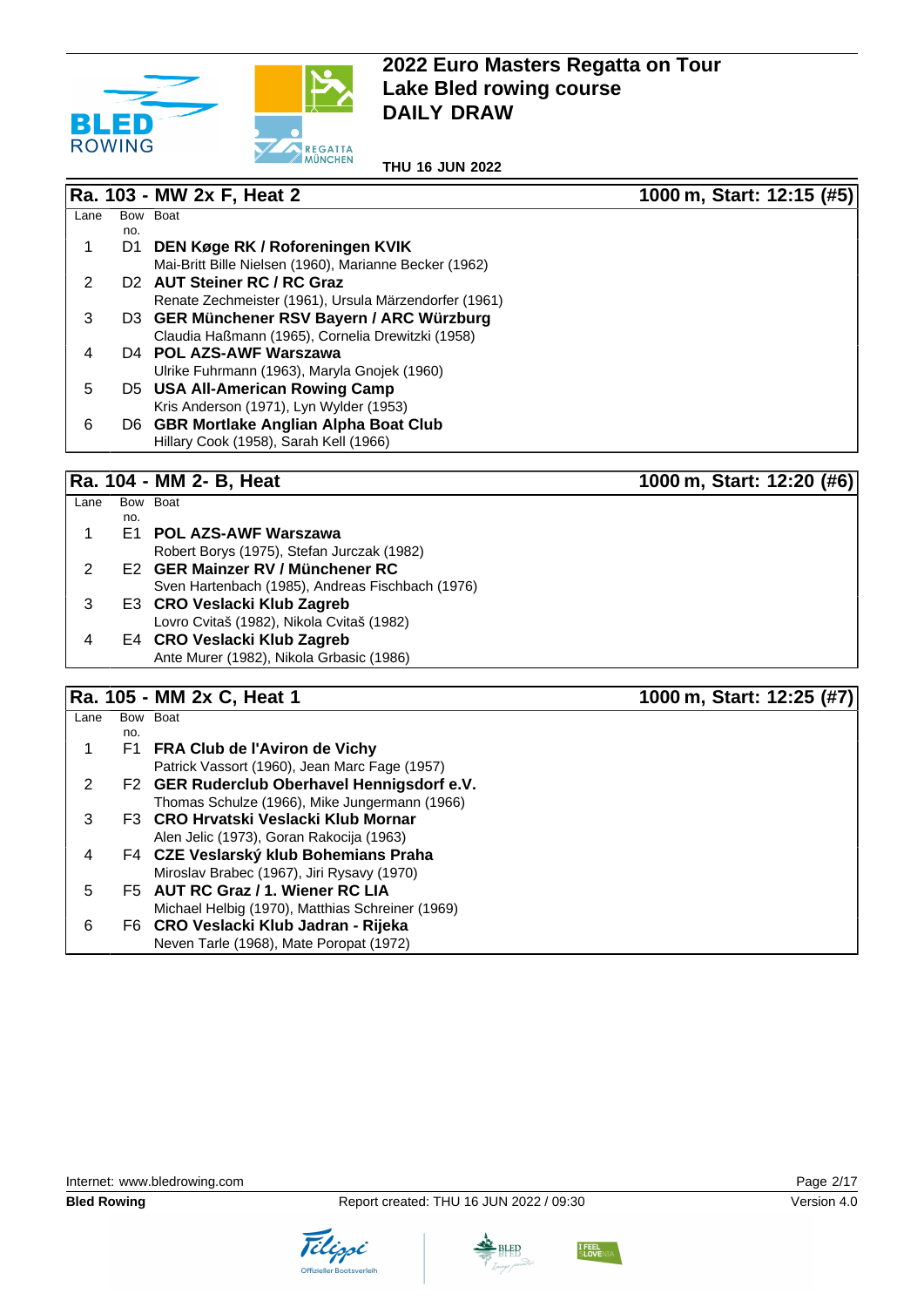

**THU 16 JUN 2022**

|      |     | Ra. 105 - MM 2x C, Heat 2                             | 1000 m, Start: 12:30 (#8) |
|------|-----|-------------------------------------------------------|---------------------------|
| Lane |     | Bow Boat                                              |                           |
|      | no. |                                                       |                           |
|      | G1  | CZE Veslarský klub SEPAP Štetí                        |                           |
|      |     | Pavel Vranek (1972), Petr Vranek (1972)               |                           |
|      |     | G <sub>2</sub> GER Schweriner RG / Erster Kieler RC   |                           |
|      |     | Daniel Illmann (1973), Markus Vogel (1971)            |                           |
| 3    |     | G3 INT VK Zagreb / RC Argo                            |                           |
|      |     | Ante Ramadan (1976), Igor Bozeglav (1968)             |                           |
| 4    |     | G4 AUT WRK Donau / RV Wiking Spittal                  |                           |
|      |     | Josef Bertagnoli (1969), Markus Schuetzelhofer (1977) |                           |
| 5    |     | G5 GER Neuruppiner RC / RC Oberhavel Hennigsdorf      |                           |
|      |     | Dirk Pfaffe (1973), Andreas Köckeritz (1973)          |                           |
|      |     |                                                       |                           |
|      |     | - - -                                                 |                           |

#### **Ra. 105 - MM 2x C, Heat 3 1000 m, Start: 12:35 (#9)**

| Lane |     | Bow Boat                                                    |
|------|-----|-------------------------------------------------------------|
|      | no. |                                                             |
|      |     | H <sub>1</sub> CZE Klub veslaru melnických 1881             |
|      |     | Ales Jakoubek (1974), Rudolf Hradecky (1977)                |
|      |     | H <sub>2</sub> SVK Slávia STU Bratislava - veslársky oddiel |
|      |     | Ján Dobeš (1975), Michal Melichercík (1976)                 |
| 3    |     | H <sub>3</sub> GER Ruder-Union Arkona Berlin 1879 e.V.      |
|      |     | Toni Czerr (1971), Daniel Lemke (1980)                      |
| 4    |     | H4 GER Ruder-Club Aschaffenburg von 1898 e.V.               |
|      |     | Felix Stange (1974), Philipp Valenta (1980)                 |
| 5    |     | H5 CRO Hrvatski Akademski Veslacki Klub Mladost             |
|      |     | Igor Pavlinic (1977), Ivan Mihaljevic (1977)                |
|      |     |                                                             |

# **Ra. 105 - MM 2x C. Heat 4** 1000 m, Start: 12:40 (#10)

|      |     | =                                                               | $\cdots$ , $\cdots$ , $\cdots$ , $\cdots$ |
|------|-----|-----------------------------------------------------------------|-------------------------------------------|
| Lane |     | Bow Boat                                                        |                                           |
|      | no. |                                                                 |                                           |
|      |     | ITA Associazione Sportiva Dilettantistica Canottieri DLf Chiusi |                                           |
|      |     | FRANCESCO PROCACCIANTI (1980), MIRKO ROSSI (1977)               |                                           |
|      |     | 12 HUN Danubius Nemzeti Hajós Egylet                            |                                           |
|      |     | Pál Zarándy (1977), Csizmadia Tibor (1980)                      |                                           |
|      |     | 13 ITA Idroscalo Club A.S.D.                                    |                                           |
|      |     | Stefano Carugati (1982), Matteo Ciapparelli (1976)              |                                           |
| 4    |     | 14 POL Towarzystwo Wisla dla Wioslarzy                          |                                           |
|      |     | Maciej Zielinski (1982), Rustam Ziganshin (1976)                |                                           |
| 5    |     | 15 CRO VK Neptun / VK Trešnjevka                                |                                           |
|      |     | Maro Storelli (1983), Predrag Mamlic (1975)                     |                                           |
|      |     |                                                                 |                                           |



Tilippi



**BLED** 

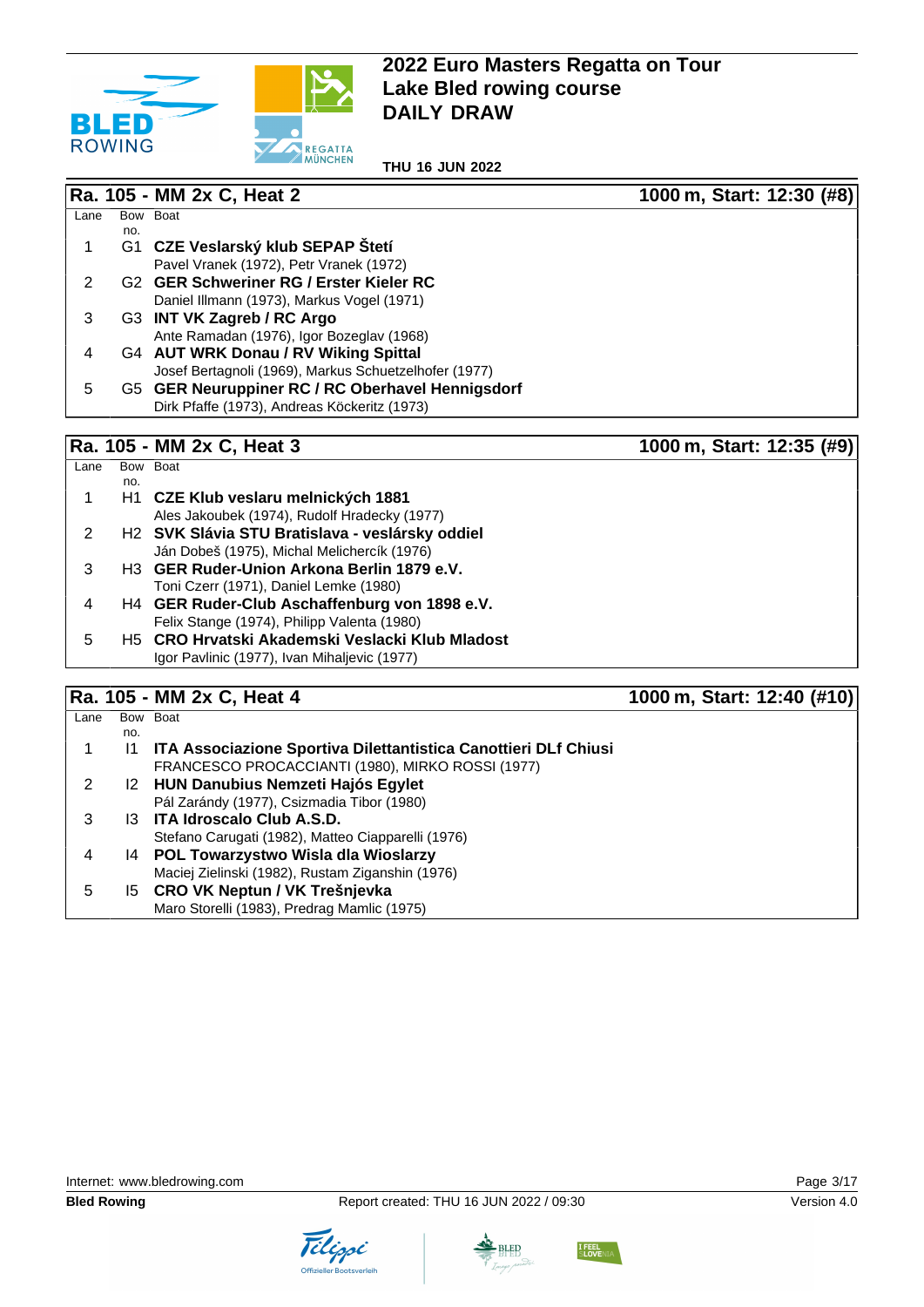

**THU 16 JUN 2022**

|      |     | Ra. 106 - MW 1x B, Heat 1                             | 1000 m, Start: 12:45 (#11) |
|------|-----|-------------------------------------------------------|----------------------------|
| Lane |     | Bow Boat                                              |                            |
|      | no. |                                                       |                            |
|      | J1. | AUT Ruderverein Wiking Bregenz                        |                            |
|      |     | Ute Simma (1974)                                      |                            |
| 2    |     | J2 SUI Ruderclub Kreuzlingen                          |                            |
|      |     | Carola Grummt (1976)                                  |                            |
| 3    |     | J3 AUT Erster Wiener Ruderclub LIA                    |                            |
|      |     | Claudia Stuby (1977)                                  |                            |
| 4    |     | J4 ITA Soc. Can. ichnusa Associazione DilettantistiCa |                            |
|      |     | Violante Lama (1980)                                  |                            |
| 5    |     | J5 POL AZS-AWF Warszawa                               |                            |
|      |     | Alicia Szulc (1982)                                   |                            |

#### **Ra. 106 - MW 1x B, Heat 2 1000 m, Start: 12:50 (#12)**

| Lane |     | Bow Boat                                   |
|------|-----|--------------------------------------------|
|      | no. |                                            |
|      |     | K1 RSA Victoria Lake Rowing Club           |
|      |     | Samantha Hudson (1983)                     |
|      |     | K2 ISR Daniel Rowing Club                  |
|      |     | Nataliya Levenshteyn (1984)                |
| 3    |     | K3 AUT Wiener Ruder Club Donaubund         |
|      |     | Mirta Buchinger-Cvar (1984)                |
| 4    |     | K4 GER Münchener Ruder-Club von 1880 e.V.  |
|      |     | Friederike Winter (1985)                   |
| 5    |     | K5 GER Ruder-Union Arkona Berlin 1879 e.V. |
|      |     | Scarlett Gelleszun (1986)                  |

### **Ra. 107 - MLW 1x B, Heat 1000 m, Start: 12:55 (#13)**

| Lane | Bow Boat |                                    |
|------|----------|------------------------------------|
|      | no.      |                                    |
|      |          | L1 GER Breisacher Ruderverein e.V. |
|      |          | Susanne Schäfer (1970)             |
|      |          | L2 AUT Ruderverein Friesen         |
|      |          | Tina Reiskopf (1981)               |
|      |          |                                    |

# **Ra. 108 - MW 1x G-M, Heat 2 AK G 1000 m, Start: 13:05 (#14)**

| Lane |     | Bow Boat                                                                                   |
|------|-----|--------------------------------------------------------------------------------------------|
|      | no. |                                                                                            |
| 1    |     | N1 ITA Soc. Can. Armida Associazione Sportiva Dilettantistica<br>Isabella Chiappino (1956) |
|      |     | N2 CAN Ridley Graduate Boat Club<br>Lynn Krahulec (1957)                                   |
| 3    |     | N3 CZE Veslarský klub Bohemians Praha<br>Zdenka Sieberova (1957)                           |

#### **Ra. 108 - MW 1x G-M, Heat AK J 1000 m, Start: 13:05 (#15)** Lane Bow Boat no. 4 N4 **GER Universitätssportverein TU Dresden e.V. Abt. Rudern**

Veronika Zimmert (1940)







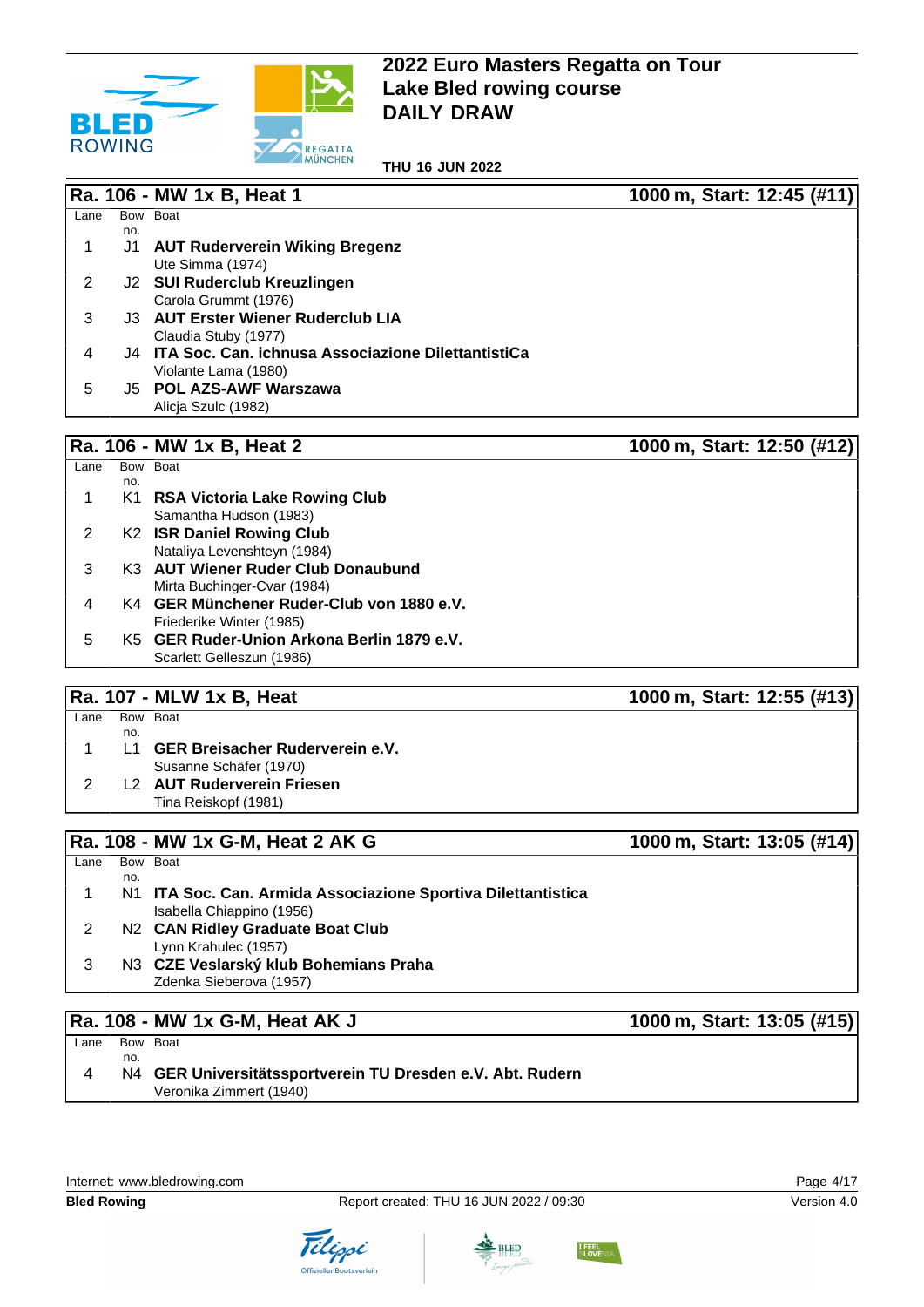

**THU 16 JUN 2022**

|      |            | Ra. 108 - MW 1x G-M, Heat 1 AK G       | 1000 m, Start: 13:10 (#16) |
|------|------------|----------------------------------------|----------------------------|
| Lane |            | Bow Boat                               |                            |
|      | no.        |                                        |                            |
|      | M1         | USA All-American Rowing Camp           |                            |
|      |            | Carol Graybeal (1949)                  |                            |
| 2    |            | M2 USA All-American Rowing Camp        |                            |
|      |            | Joan Altman (1953)                     |                            |
| 3    |            | M3 CZE Klub veslaru melnických 1881    |                            |
|      |            | Alena Herinková (1954)                 |                            |
| 4    |            | M4 USA All-American Rowing Camp        |                            |
|      |            | Dorothy Atwood (1955)                  |                            |
|      |            |                                        |                            |
|      |            | Ra. 109 - MW 2- D, Heat                | 1000 m, Start: 13:15 (#17) |
| Lane |            | Bow Boat                               |                            |
|      | no.        |                                        |                            |
|      | <b>O</b> 1 | CBD Strathclude Dark DC / Honor Thames |                            |

1 O1 **GBR Strathclyde Park RC / Upper Thames** Ailie Ord (1962), Sarah Pollok-Morris (1970) 2 O2 **CZE Veslarský klub Slavia Praha** Ivana Varhulíková (1963), Hedvika Malecková (1972) 3 O3 **HUN DUNA Sportklub** Sarolta Ildikó Vecsey (1968), Andrea Bosnyak (1967)

## **Ra. 111 - MM 4- A, Heat 1000 m, Start: 13:20 (#18)**

 $Lane$ no. Bow Boat 1 P1 **CRO Hrvatski Veslacki Klub Mornar** Antonio Lipanovic (1977), Jure Omrcen (1969), Goran Grgurinovic (1964), Damir Rakocija (1968) 2 P2 **SLO Rowing Club Ljubljanica** Igor Ronchi (1982), Rok Ponikvar (1981), Gašper Mocnik (1990), Andraž Borštnar Vasle (1990)

# **Ra. 112 - MW 2x C, Heat 1 1000 m, Start: 13:25 (#19)**

|      |     | $11.41$ $1.4$ $1.1111$ $1.41$ $1.1901$ $1.1$             | $19991111$ $0.00111$ $19140$ $1010$ |
|------|-----|----------------------------------------------------------|-------------------------------------|
| Lane |     | Bow Boat                                                 |                                     |
|      | no. |                                                          |                                     |
|      | Q1  | DEN Køge RK / Roforeningen KVIK                          |                                     |
|      |     | Anna Karina Gravad (1971), Marianne Becker (1962)        |                                     |
|      |     | Q2 INT ARC Würzburg / RC Rotsee Luzern                   |                                     |
|      |     | Heidrun Hennings (1971), Franziska Schönborn (1963)      |                                     |
|      |     | Q3 INT ARC Würzburg / Csepel EK SE                       |                                     |
|      |     | Astrid Freyeisen (1969), Gitta Szöginé Barz (1976)       |                                     |
| 4    |     | Q4 AUT 1. Wiener RC LIA / WRC Pirat                      |                                     |
|      |     | Verica Bogdanov (1976), Sylvia Kleimann (1969)           |                                     |
| 5    |     | Q5 HUN GYAC Evezos / Gyori Vízügy-Spartacus EK           |                                     |
|      |     | Orsolya Klausz (1971), Zsuzsanna Vinczéné Borbély (1974) |                                     |



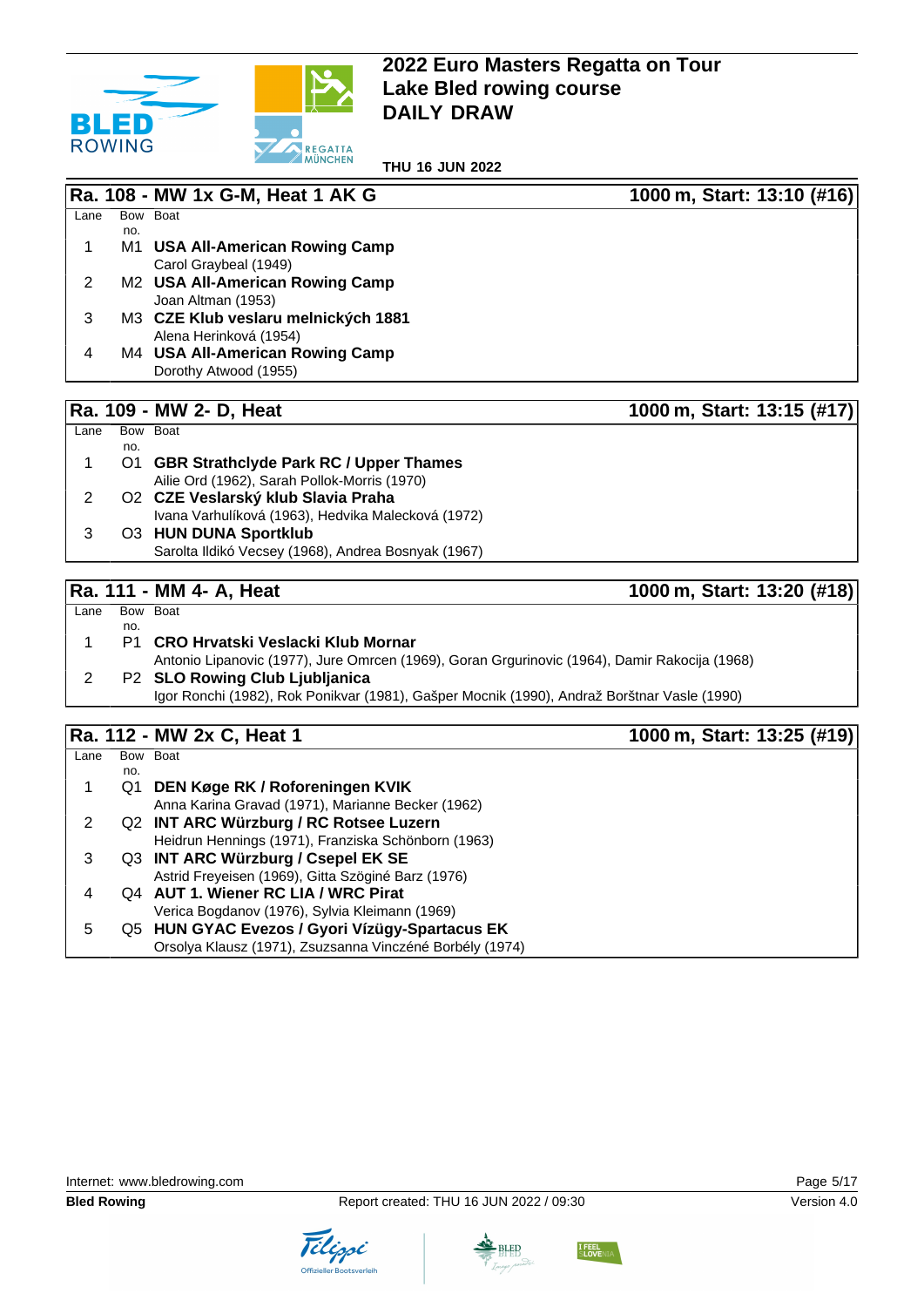

**THU 16 JUN 2022**

|      |      | Ra. 112 - MW 2x C, Heat 2                            | 1000 m, Start: 13:30 (#20)     |
|------|------|------------------------------------------------------|--------------------------------|
| Lane |      | Bow Boat                                             |                                |
|      | no.  |                                                      |                                |
|      | R1   | HUN EDF-DÉMÁSZ Szeged VSE / Budapest EE              |                                |
|      |      | Edit Dr. Petrovszki (1970), Veronika Néma (1977)     |                                |
| 2    |      | R2 GER RC Hamm / Frankfurter RG Germania             |                                |
|      |      | Jutta Lolies (1969), Christiane Huth (1980)          |                                |
| 3    |      | R3 CZE Klub veslaru melnických 1881                  |                                |
|      |      | Zuzana Valsova (1972), Pavla Hradecka (1977)         |                                |
| 4    |      | R4 ITA DLf Chiusi / Retica Can.                      |                                |
|      |      | Chiara Sacco (1983), Rayna Ivanova Stoytcheva (1972) |                                |
| 5    |      | R5 AUT RV Wiking Bregenz / RV Friesen                |                                |
|      |      | Ute Simma (1974), Tina Reiskopf (1981)               |                                |
|      |      |                                                      |                                |
| в.   | 44 O | <b>MAN 4 <math>\bigwedge</math></b> 114              | $4000 \dots 04241 49.95 14041$ |

#### **Ra. 113 - MM 1x G, Heat 1 1000 m, Start: 13:35 (#21)**

| Lane |     | Bow Boat                                                 |
|------|-----|----------------------------------------------------------|
|      | no. |                                                          |
|      |     | S1 CZE TJ Lodní sporty Brno                              |
|      |     | Jirí Ertel (1949)                                        |
| 2    |     | S2 GBR Dart Totnes Amateur Rowing Club                   |
|      |     | Rod Stewart (1949)                                       |
| 3    |     | S3 AUT Ruderverein Villach von 1881                      |
|      |     | Lytton Coomer (1950)                                     |
| 4    |     | S4 POL Yacht Club Nowa Huta                              |
|      |     | Jacek Wielebnowski (1951)                                |
| 5    |     | S5 GER Eisenbahnsportverein Schmöckwitz e.V. Abt. Rudern |
|      |     | Wolfgang Eschment (1951)                                 |

**Ra. 113 - MM 1x G, Heat 2 1000 m, Start: 13:40 (#22)**  $Lane$ no. Bow Boat 1 T1 **GBR Poplar, Blackwall District Rowing Club** Bob Milligan (1952) 2 T2 **AUT Ruderverein Normannen Klosterneuburg** Fritz Kutmon (1952) 3 T3 **CZE TJ Lodní sporty Brno** Ivo Klemeš (1953) 4 T4 **SLO Študentsko veslaško društvo** Branko Koprcina (1953) 5 T5 **NED Roeivereniging Breda** Johan Bielderman (1953)



Tilippi



**BLED**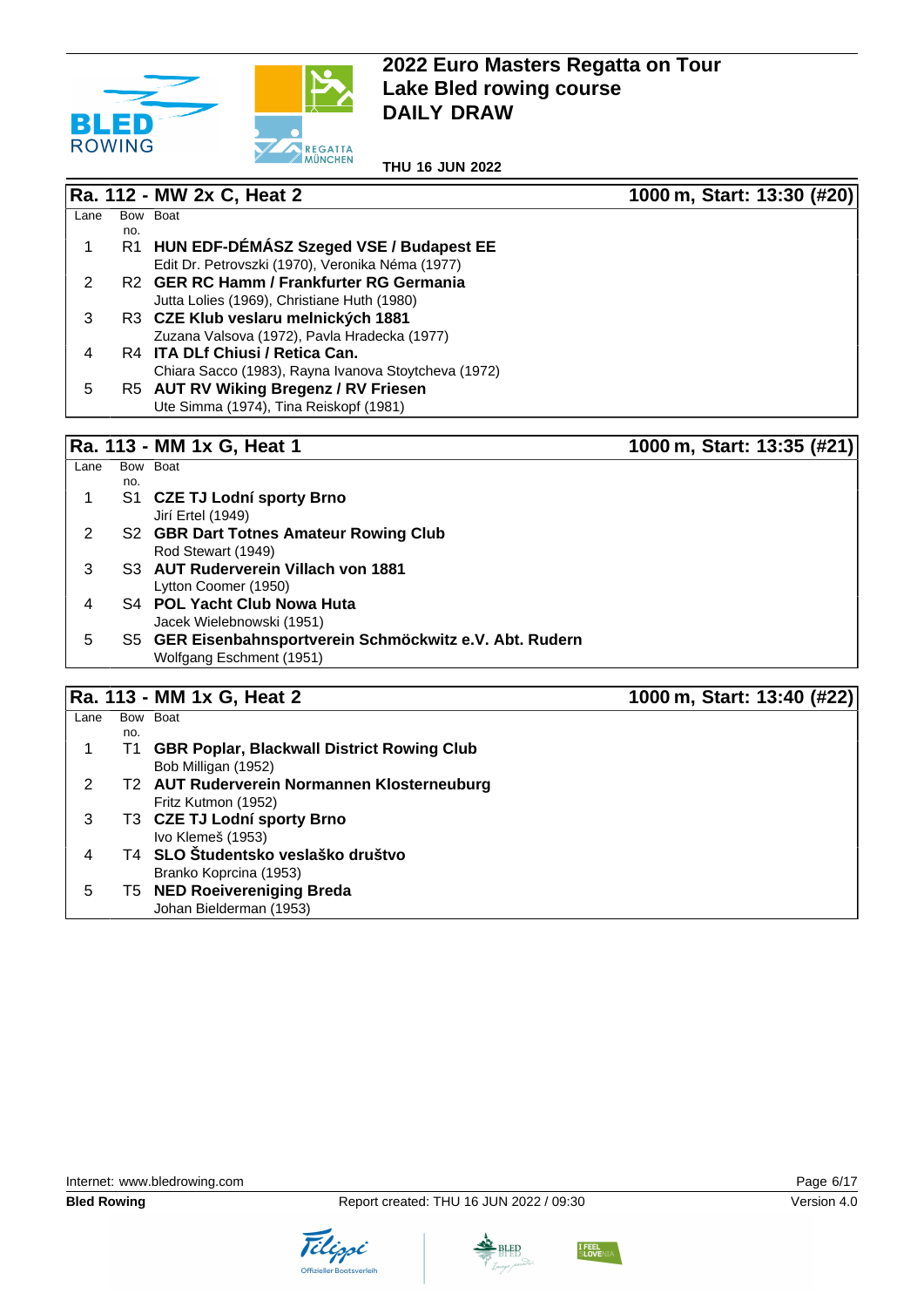

**THU 16 JUN 2022**

|      |           | Ra. 113 - MM 1x G, Heat 3           | 1000 m, Start: 13:45 (#23) |
|------|-----------|-------------------------------------|----------------------------|
| Lane |           | Bow Boat                            |                            |
|      | no.<br>U1 | <b>GBR Quintin Boat Club</b>        |                            |
|      |           | Peter Meaney (1954)                 |                            |
| 2    |           | U2 CZE Veslarský klub TJ Neratovice |                            |
|      |           | Jaromír Brunhofer (1954)            |                            |
| 3    |           | U3 GBR Ardingly Rowing Club         |                            |
|      |           | Slavo Radosevic (1955)              |                            |
| 4    |           | U4 GBR Walton Rowing Club           |                            |
|      |           | Michele Dela Casa (1956)            |                            |
| 5    |           | U5 SRB Veslacki klub Tamiš          |                            |
|      |           | Jovan Opacic (1956)                 |                            |

#### **Ra. 113 - MM 1x G, Heat 4 1000 m, Start: 13:50 (#24)**

| Lane |     | Bow Boat                                        |
|------|-----|-------------------------------------------------|
|      | no. |                                                 |
| 1    |     | V1 FRA Club de l'Aviron de Vichy                |
|      |     | Jean Marc Fage (1957)                           |
| 2    |     | V2 GER Neuruppiner Ruderclub e.V.               |
|      |     | Rudolf Insel (1957)                             |
| 3    |     | V3 ITA CUS Milano                               |
|      |     | Enrico Consolandi (1957)                        |
|      |     | V4 CRO Hrvatski Akademski Veslacki Klub Mladost |
|      |     | Igor Mandic (1957)                              |

### **Break 45min**

# **Ra. 114 - MLM 1x G, Heat 1000 m, Start: 14:35 (#25)**

| Lane |     | Bow Boat                                                        |
|------|-----|-----------------------------------------------------------------|
|      | no. |                                                                 |
|      |     | W1 AUT Ruderverein "Albatros" Klagenfurt                        |
|      |     | Willy Koska (1948)                                              |
| 2    |     | W2 ITA Soc. Can. timavo - Associazione Sportiva Dilettantistica |
|      |     | Guido Berti (1952)                                              |
| 3    |     | W3 ITA Circolo Canottieri Lazio                                 |
|      |     | Antonio De Palma (1952)                                         |
| 4    |     | W4 CZE Veslarský klub Bohemians Praha                           |
|      |     | Vladimir Burda (1952)                                           |
| 5    |     | W5 POR VIANA Remadores do Lima                                  |
|      |     | Mario Fernandes (1957)                                          |
|      |     |                                                                 |

# **Ra. 116 - MM 2- E, Heat 1000 m, Start: 14:40 (#26)**

| Lane |     | Bow Boat                                                                               |
|------|-----|----------------------------------------------------------------------------------------|
|      | no. |                                                                                        |
|      |     | X1 GER Ruderverein Neptun e.V. Konstanz                                                |
|      |     | Herbert Rapp (1959), Mladenko Francetic (1946)                                         |
|      |     | X2 CRO Veslacki Klub Jarun                                                             |
|      |     | Branko Kuzele (1963), Kerim Mujkic (1962)                                              |
|      |     | X3 GER Hallesche-Ruder-Vereinigung Böllberg v. 1884 u. Nelson v. 1874 e.V. im SV Halle |
|      |     | Michael Schlüter (1965), Ulf Sauerbrey (1961)                                          |
| 4    |     | X4 CRO Veslacki Klub Iktus                                                             |
|      |     | Branimir Pekic (1964), Mario Stašcik (1969)                                            |
|      |     |                                                                                        |

Internet: [www.bledrowing.com](http://www.bledrowing.com) **Page 7/17** 

**Bled Rowing Report created: THU 16 JUN 2022 / 09:30 Version 4.0** Version 4.0







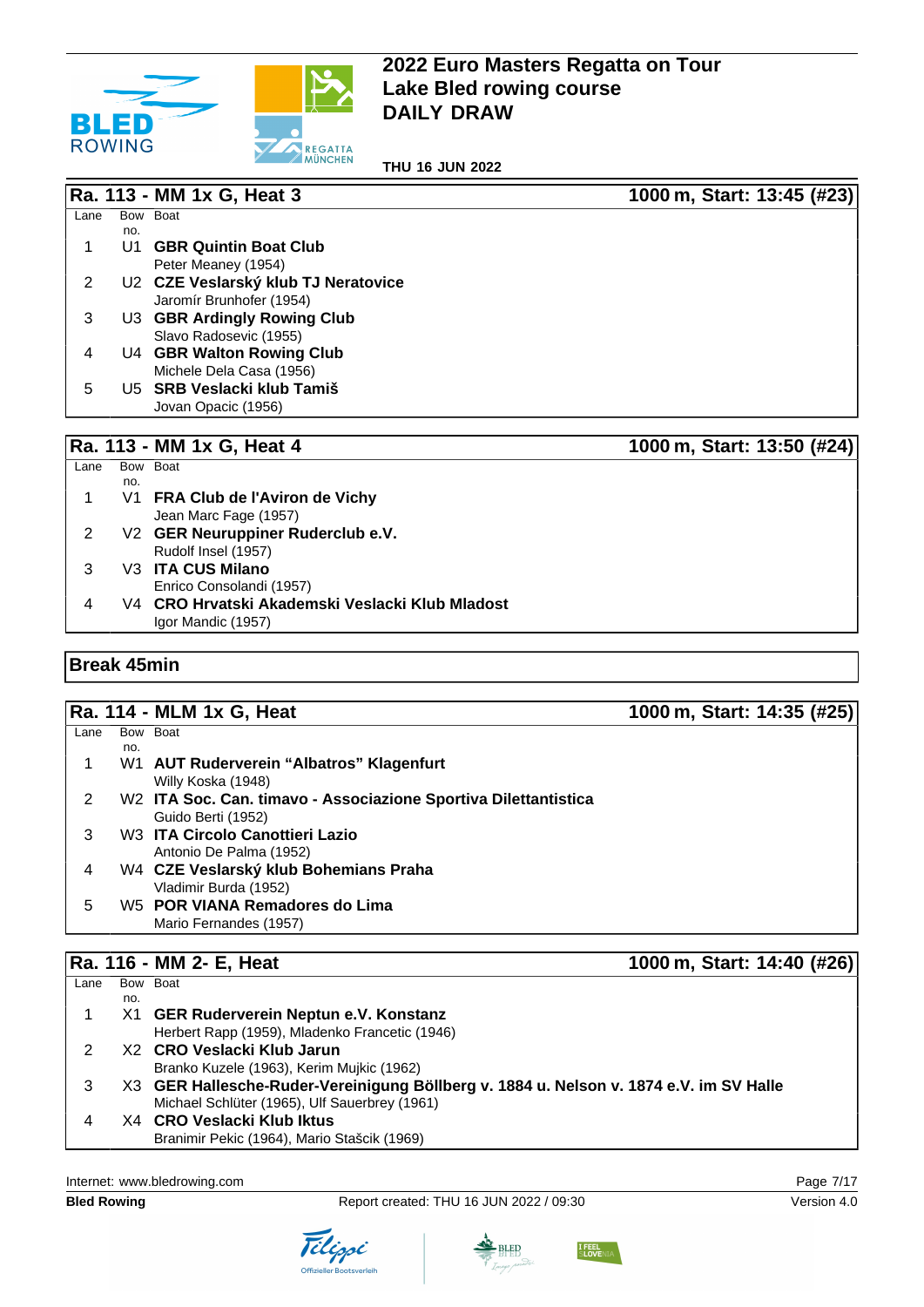

**THU 16 JUN 2022**

**Ra. 117 - MW 1x E, Heat 1 1000 m, Start: 14:45 (#27)**

| Lane           |     | Bow Boat                                           |                            |
|----------------|-----|----------------------------------------------------|----------------------------|
|                | no. |                                                    |                            |
| 1              |     | Y1 AUT Ruderclub Graz                              |                            |
|                |     | Ursula Märzendorfer (1961)                         |                            |
| $\overline{2}$ |     | Y2 GER Sportverein Energie Berlin e.V. Abt. Rudern |                            |
|                |     | Sabine Winkler (1962)                              |                            |
| 3              |     | Y3 USA All-American Rowing Camp                    |                            |
|                |     | Kim Santella (1966)                                |                            |
| 4              |     | Y4 GER Sportverein Energie Berlin e.V. Abt. Rudern |                            |
|                |     | Berit Becker (1966)                                |                            |
|                |     |                                                    |                            |
|                |     | Ra. 117 - MW 1x E, Heat 2                          | 1000 m, Start: 14:50 (#28) |
| Lane           |     | Bow Boat                                           |                            |
|                | no. |                                                    |                            |
| 1              | Z1  | GER Rüdersdorfer Ruderverein Kalkberge e.V.        |                            |
|                |     | Annett Bühnert (1966)                              |                            |
| $\overline{2}$ |     | Z2 GER Ruderclub Oberhavel Hennigsdorf e.V.        |                            |
|                |     | Silke Schulze (1967)                               |                            |
| 3              |     | Z3 HUN Pro Rekreatione Nonprofit Kft.              |                            |
|                |     | Kornelia Szasz (1967)                              |                            |
| 4              |     | Z4 USA Cambridge Boat Club (USA)                   |                            |
|                |     | Lisa Pierce (1959)                                 |                            |
|                |     |                                                    |                            |
|                |     | Ra. 118 - MLW 1x E, Heat                           | 1000 m, Start: 14:55 (#29) |
| Lane           |     | Bow Boat                                           |                            |
|                | no. |                                                    |                            |
| 1              |     | A1 AUT Steiner Ruder Club                          |                            |
|                |     | Renate Zechmeister (1961)                          |                            |
| $\overline{c}$ |     | A2 GER Wassersport-Verein Waldshut e.V.            |                            |
|                |     | Anke Zantop (1962)                                 |                            |
| 3              |     | A3 POL AZS-AWF Warszawa                            |                            |
|                |     | Ulrike Fuhrmann (1963)                             |                            |
| 4              |     | A4 GER Sportgemeinschaft Wiking 1903 e.V.          |                            |
|                |     | Monika Herkert (1964)                              |                            |
| 5              |     | A5 AUT Ruderverein Wiking Bregenz                  |                            |
|                |     | Bettina Siess (1966)                               |                            |
| 6              |     | A6 RSA Victoria Lake Rowing Club                   |                            |

# **Ra. 119 - MM 4+ H, Heat 1000 m, Start: 15:00 (#30)**

Samantha Johnson (1966)

| Lane |     | Bow Boat                                                                                                           |
|------|-----|--------------------------------------------------------------------------------------------------------------------|
|      | no. |                                                                                                                    |
|      |     | B1 GBR Upper Thames / Quintin BC / Mortlake AABC                                                                   |
|      |     | George Petelin (1944), Lee Brown (1950), Geoff Peel (1953), Tom Bishop (1947), Cox Hillary Cook (1958)             |
|      |     | B2 INT Waatz Masters / 1. Wiener RC LIA / Ferencyárosi EC                                                          |
|      |     | Tivadar Nógrádi (1951), Raimund Haberl (1949), András Vavra (1952), Gábor Noé (1951), Cox Judit Meszaros<br>(1978) |





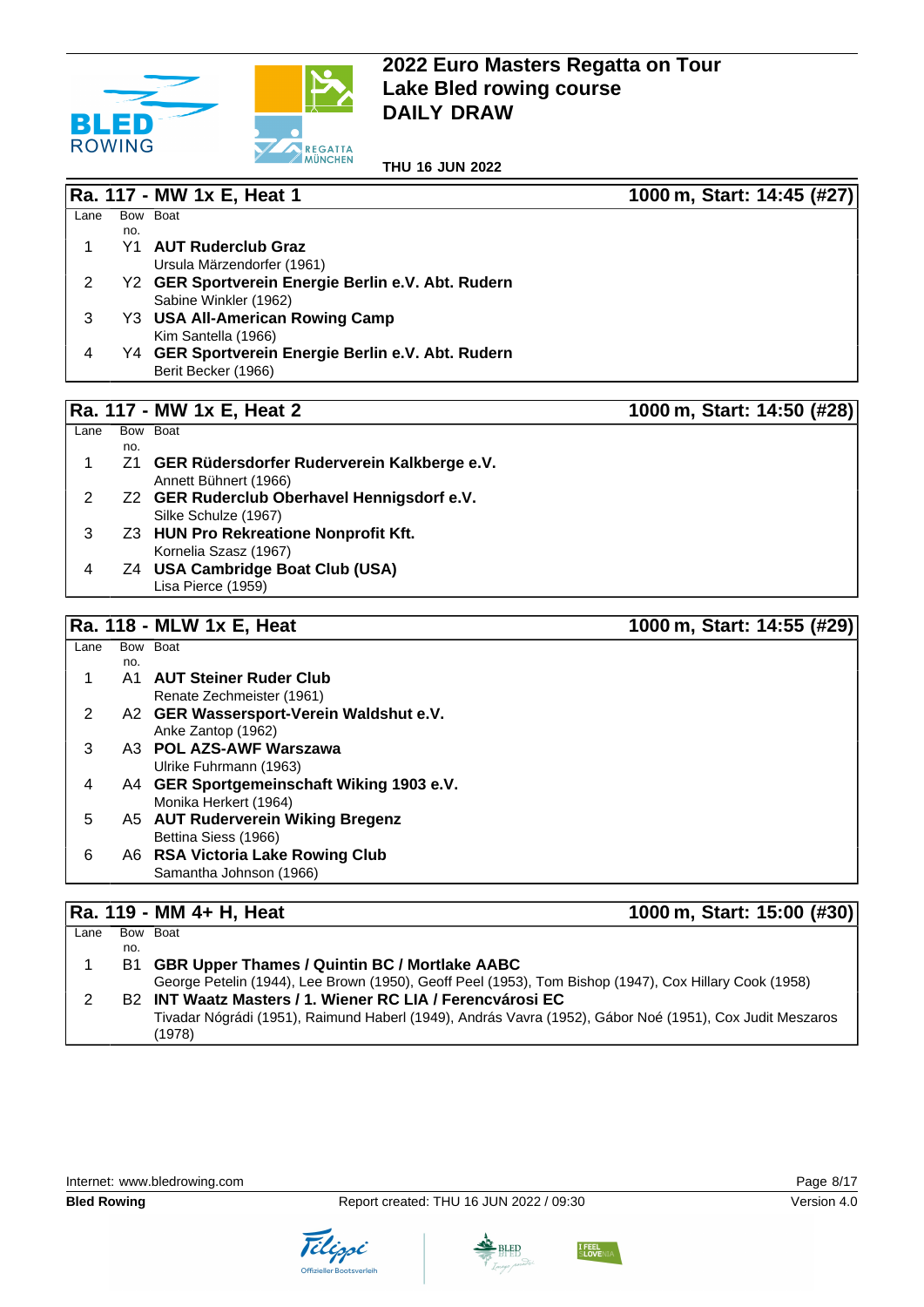

**THU 16 JUN 2022**

#### **Ra. 121 - MM 2x A, Heat 1 1000 m, Start: 15:10 (#31)**  $Lane$ no. Bow Boat 1 C1 **SLO RC Ljubljanica / VK Bled** Sébastien Janež (1976), Matej Štravs (1983) 2 C2 **POL Towarzystwo Wisla dla Wioslarzy** Maciej Zielinski (1982), Pawel Lenicki (1983) 3 C3 **LTU "Gigas" / Gintarinis irklas** Eimantas Laucevicius (1984), Raimondas Avlosevicius (1982) 4 C4 **CRO Hrvatski Veslacki Klub Mornar** Davor Tadic (1979), Marko Catipovic (1988) 5 C5 **AUS Banks / APSM** Heinrich Venzke (1991), Patricio Sepulveda (1983) 6 C6 **SLO Rowing Club Argo** Tomi Davidovic (1983), Marko Bolha (1991)

# **Ra. 121 - MM 2x A, Heat 2 1000 m, Start: 15:15 (#32)**

| Lane |     | Bow Boat                                                           |
|------|-----|--------------------------------------------------------------------|
|      | no. |                                                                    |
|      |     | D1 CRO Veslacki Klub Zagreb                                        |
|      |     | Goran Spaleta (1986), Tomislav Rubinjoni (1990)                    |
|      |     | D <sub>2</sub> AUT WRC Pirat / Steiner RC                          |
|      |     | Mattia Peterle (1989), Georg Mantler (1990)                        |
| 3    |     | D3 TUR Vira Denizciler Spor Kulubü                                 |
|      |     | Metin Morgül (1990), Furkan Yilmaz (1991)                          |
| 4    |     | D4 POL Warsaw Rowing Club                                          |
|      |     | Aleksander Rakutska (1995), Piotr Galeziak (1991)                  |
| 5    |     | D5 ITA Associazione Sportiva Dilettantistica Canottieri DLf Chiusi |
|      |     | EDOARDO SACCO (1994), ALEXANDRU MIRCEA CONE (1993)                 |
|      |     |                                                                    |

### **Ra. 122 - MM 8+ C, Heat 1000 m, Start: 15:25 (#33)**

| Lane |     | Bow Boat                                                                                                          |
|------|-----|-------------------------------------------------------------------------------------------------------------------|
|      | no. |                                                                                                                   |
|      |     | E1 GER USV TU Dresden / Dresdner RV / Rugm. Rotation Berlin / Dresdner RC                                         |
|      |     | Ingo Montan (1967), Achim Schulze (1965), Jens Licker (1964), Thomas Johne (1971), Michael Hanisch (1965),        |
|      |     | Thomas Deubner (1967), Andreas Gehre (1966), Steffen Merz (1971), Cox Annika Drechsler (2003)                     |
| 2    |     | E2 CRO Veslacki Klub Zagreb                                                                                       |
|      |     | Igor Stancic (1969), Hrvoje Marijan Božicevic (1970), Zoran Maracic (1970), Josip Cvjetkovic (1972), Lovro Cvitaš |
|      |     | (1982), Nikola Cvitaš (1982), Krešimir Kuhar (1972), Siniša Savic (1974), Cox Staša Vrbetic (1981)                |
| 3    |     | E3 CRO Veslacki Klub Jadran - Rijeka                                                                              |
|      |     | Hrvoje Vukic (1970), Ivor Tucic (1979), Zvonimir Znidarsic (1971), Zeljko Kisic (1969), Vinko Polic (1986),       |
|      |     | Radovan Bakalovic (1976), Vladimir Drakula (1984), Marijan Pap (1984), Cox Damir Kvajo (1983)                     |
|      |     | E4 INT VK Trešnjevka / Študentsko veslaško društvo / HAVK Mladost / VK Croatia                                    |
|      |     | Damir Rubcic (1979), Žiga Voršic (1978), Ivan Mihaljevic (1977), Ivan Cvitan (1981), Igor Pavlinic (1977), Simon  |
|      |     | Krampac (1982), Goran Mihovilovic (1971), Domagoj Telišman (1976), Cox Dijana Brkljacic (1974)                    |
|      |     |                                                                                                                   |

#### **Ra. 124 - MW 8+ B, Heat 1000 m, Start: 15:25 (#34)** Lane Bow Boat no. 5 E5 **FRA LACA / Nogent-sur-Marne CN / Renneville VRAC du Lauragais / ACBB - B92 / VRAC / Marseille RC** Delphine Hermier (1970), Joelle Vielrecobre (1960), Elisabeth Delmas (1960), Marie-Christine Maheut (1963), Yasmine de Givré (1978), Patricke Dupré (1954), Florence Desgeorges (1972), Servane Lenne (1968), Cox Christian Gaignard (1957)

Internet: [www.bledrowing.com](http://www.bledrowing.com) Page 9/17









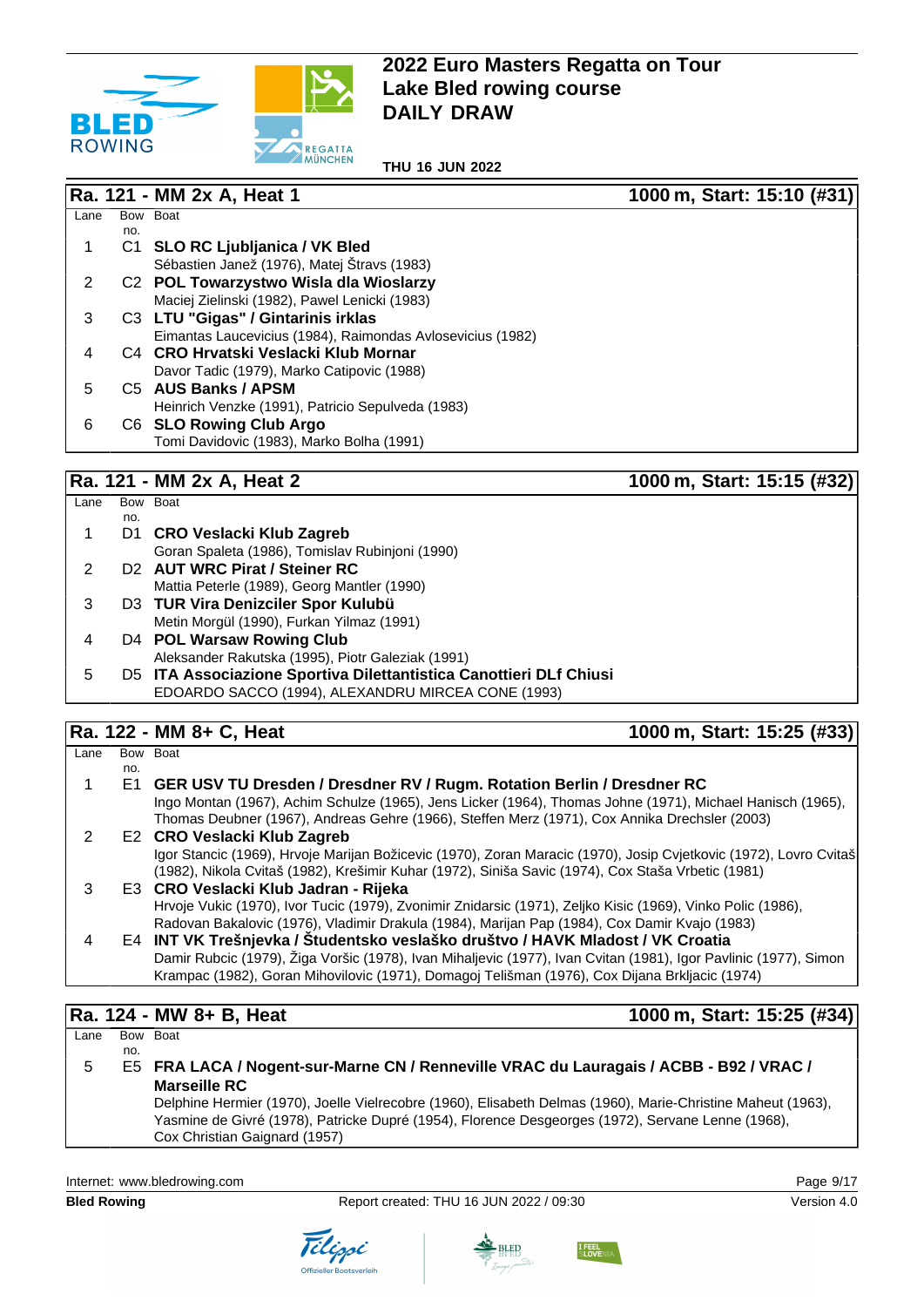

**THU 16 JUN 2022**

#### **Break 45min**

Lane Bow Boat

**Ra. 123 - MM 2x E, Heat 1 1000 m, Start: 16:10 (#35)**

|               | no. |                                                     |
|---------------|-----|-----------------------------------------------------|
| 1             |     | F1 GER SV Energie Berlin / RC Amicitia Bad Hersfeld |
|               |     | Martin Schütze (1958), Johannes Flicker (1958)      |
| $\mathcal{P}$ |     | F2 FRA Club de l'Aviron de Vichy                    |
|               |     | Patrick Vassort (1960), Jean Marc Fage (1957)       |
| 3             |     | F3 ITA C.U.S. Pavia A.S.D.                          |
|               |     | Massimo Lana (1962), Maurizio Losi (1962)           |
| 4             |     | F4 GER Donau-Ruder-Club Ingolstadt e.V.             |
|               |     | Ingo Berg (1967), Jan Oksche (1959)                 |
| 5             |     | F5 AUT Wiener Ruderklub Donau                       |
|               |     | Walter Vogel (1958), Josef Bertagnoli (1969)        |

### **Ra. 123 - MM 2x E, Heat 2 1000 m, Start: 16:15 (#36)**

Lane Bow Boat no. 1 G1 **GBR Poplar, Blackwall District Rowing Club** Bob Milligan (1952), Dan Bartlett (1975) 2 G2 **SUI RC Erlenbach / RC Erlenbach** Olivier von Moos (1959), Christian Tietz (1969) 3 G3 **HUN Külker Evezos Klub** Ákos Stollmayer (1961), Béla Preil (1967) 4 G4 **SUI SeeC Arbon / Ruderclub Baden** Philipp Süssli (1966), Ewald Grobert (1962) 5 G5 **BUL Hebros** Georgi Tabakov (1964), Nikolay Boyadzhiev (1965) 6 G6 **INT RC Argo / WRC Donaubund** Igor Bozeglav (1968), Andreas Kral (1961)

# **Ra. 123 - MM 2x E, Heat 3 1000 m, Start: 16:20 (#37)**

| Lane |     | Bow Boat                                               |
|------|-----|--------------------------------------------------------|
|      | no. |                                                        |
|      | H1  | <b>GER Neuruppiner Ruderclub e.V.</b>                  |
|      |     | Dirk Pfaffe (1973), Rudolf Insel (1957)                |
| 2    |     | H <sub>2</sub> INT RV Neptun Konstanz / RC Kreuzlingen |
|      |     | Otto Handel (1971), Paul Stahlberg (1959)              |
| 3    |     | H3 INT Flörsheimer RV / Galatasaray                    |
|      |     | Erkut Tinaz (1969), Fatih Örer (1961)                  |
|      |     | H4 ITA Timavo SC / Saturnia                            |
|      |     | Pierpaolo Signorelli (1966), Leonardo de Pol (1965)    |
| 5    |     | H5 CRO Hrvatski Veslacki Klub Mornar                   |
|      |     | Almir Mahmutovic (1969), Mario Negotic (1962)          |
| 6    |     | H6 GER Rostocker RC / HSG der Uni Rostock              |
|      |     | Axel Zimmermann (1968), Andreas Borgwardt (1964)       |



Tilippi



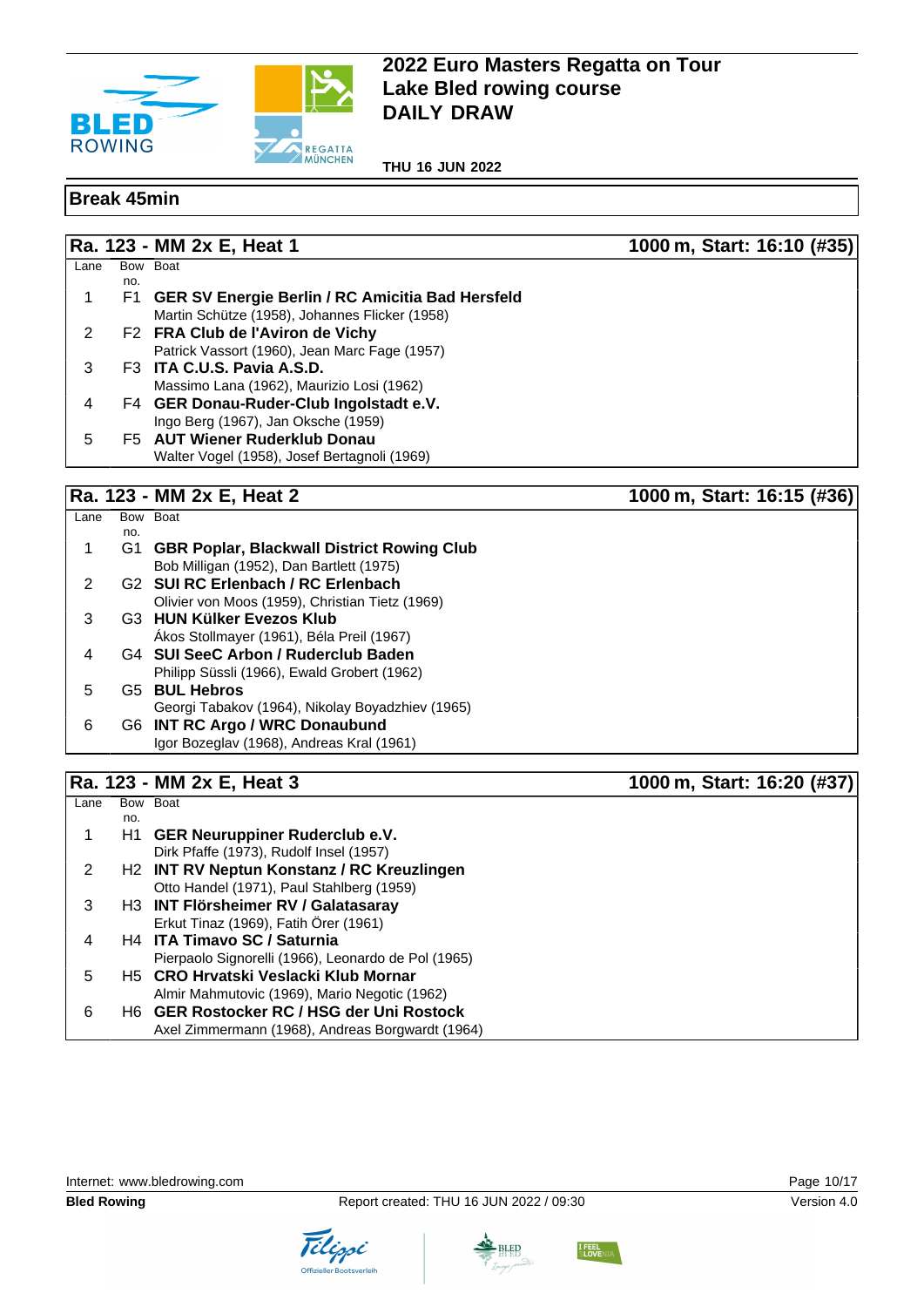

**THU 16 JUN 2022**

|      |              | Ra. 123 - MM 2x E, Heat 4                                              | 1000 m, Start: 16:25 (#38) |
|------|--------------|------------------------------------------------------------------------|----------------------------|
| Lane |              | Bow Boat                                                               |                            |
|      | no.          |                                                                        |                            |
|      | $\mathsf{I}$ | GER Ruderclub Oberhavel Hennigsdorf e.V.                               |                            |
|      |              | Thomas Schulze (1966), Mike Jungermann (1966)                          |                            |
| 2    |              | 12 HUN EDF-DEMASZ Szeged Vizisport Egyesület                           |                            |
|      |              | Tibor Matyasovszki (1962), Tibor Tarjáni (1971)                        |                            |
| 3    |              | 13 ITA Associazione Sportiva Dilettantistica Cir. Can. Tirrenia Todaro |                            |
|      |              | Giancarlo Del Maro (1971), Alessandro Mannucci (1963)                  |                            |
| 4    | 14           | <b>AUT RC Graz / Steiner RC</b>                                        |                            |
|      |              | Michael Helbig (1970), Walter Aigner (1964)                            |                            |
| 5    |              | 15 GER Münchener Ruder-Club von 1880 e.V.                              |                            |
|      |              | Holger Gerhardt (1967), Björn Stolze (1967)                            |                            |
|      |              |                                                                        |                            |
|      |              | Ra. 127 - MW 1x D, Heat                                                | 1000 m, Start: 16:30 (#39) |

| Lane | <b>Bow</b> | <b>Boat</b>                                 |
|------|------------|---------------------------------------------|
|      | no.        |                                             |
| 1    |            | J1 GER Ruderclub Oberhavel Hennigsdorf e.V. |
|      |            | Silke Schulze (1967)                        |
| 2    |            | J2 GER Meissner Ruderclub Neptun 1882 e.V.  |
|      |            | Franziska Lange (1968)                      |
| 3    |            | J3 DEN Køge Roklub                          |
|      |            | Anna Karina Gravad (1971)                   |
| 4    |            | J4 ITA Canottieri Retica A.S.D.             |
|      |            | Rayna Ivanova Stoytcheva (1972)             |

## **Ra. 128 - MLW 1x D, Heat 1000 m, Start: 16:35 (#40)**

| no.<br>K1 | <b>RSA Victoria Lake Rowing Club</b><br>Samantha Johnson (1966)<br>K <sub>2</sub> AUT Wiener-Ruder-Club Pirat |
|-----------|---------------------------------------------------------------------------------------------------------------|
|           |                                                                                                               |
|           |                                                                                                               |
|           |                                                                                                               |
|           | Sylvia Kleimann (1969)                                                                                        |
| 3         | K3 GER Ruder-Union Arkona Berlin 1879 e.V.                                                                    |
|           | Katja Czerr (1969)                                                                                            |
|           | K4 GER Breisacher Ruderverein e.V.                                                                            |
|           | Susanne Schäfer (1970)                                                                                        |
| 5         | K5 AUT Ruderclub Graz                                                                                         |
|           | Manuela Helbig (1970)                                                                                         |
| 6         | K6 GBR Poplar, Blackwall District Rowing Club                                                                 |
|           | Bernarda Elizondo (1971)                                                                                      |

# **Ra. 129 - MM 2- G, Heat 1000 m, Start: 16:40 (#41)**

| Lane |     | Bow Boat                                           |
|------|-----|----------------------------------------------------|
|      | no. |                                                    |
|      | L1  | <b>GER Rudergesellschaft Wiking e.V., Berlin</b>   |
|      |     | Rainer Wittenhagen (1956), Lukasz Ostrowski (1958) |
|      |     | L2 CRO Hrvatski Akademski Veslacki Klub Mladost    |
|      |     | Darko Mikšic (1952), Drago Vujevic (1956)          |
|      |     | L3 CZE Veslarský klub Slavia Praha                 |
|      |     | Rostislav Blahout (1956), Jirí Mak (1957)          |
|      |     | L4 GER Masterruderclub Berlin / SC Berlin-Köpenick |
|      |     | Dirk Tobjinski (1957), Matthias Büttner (1957)     |
|      |     |                                                    |







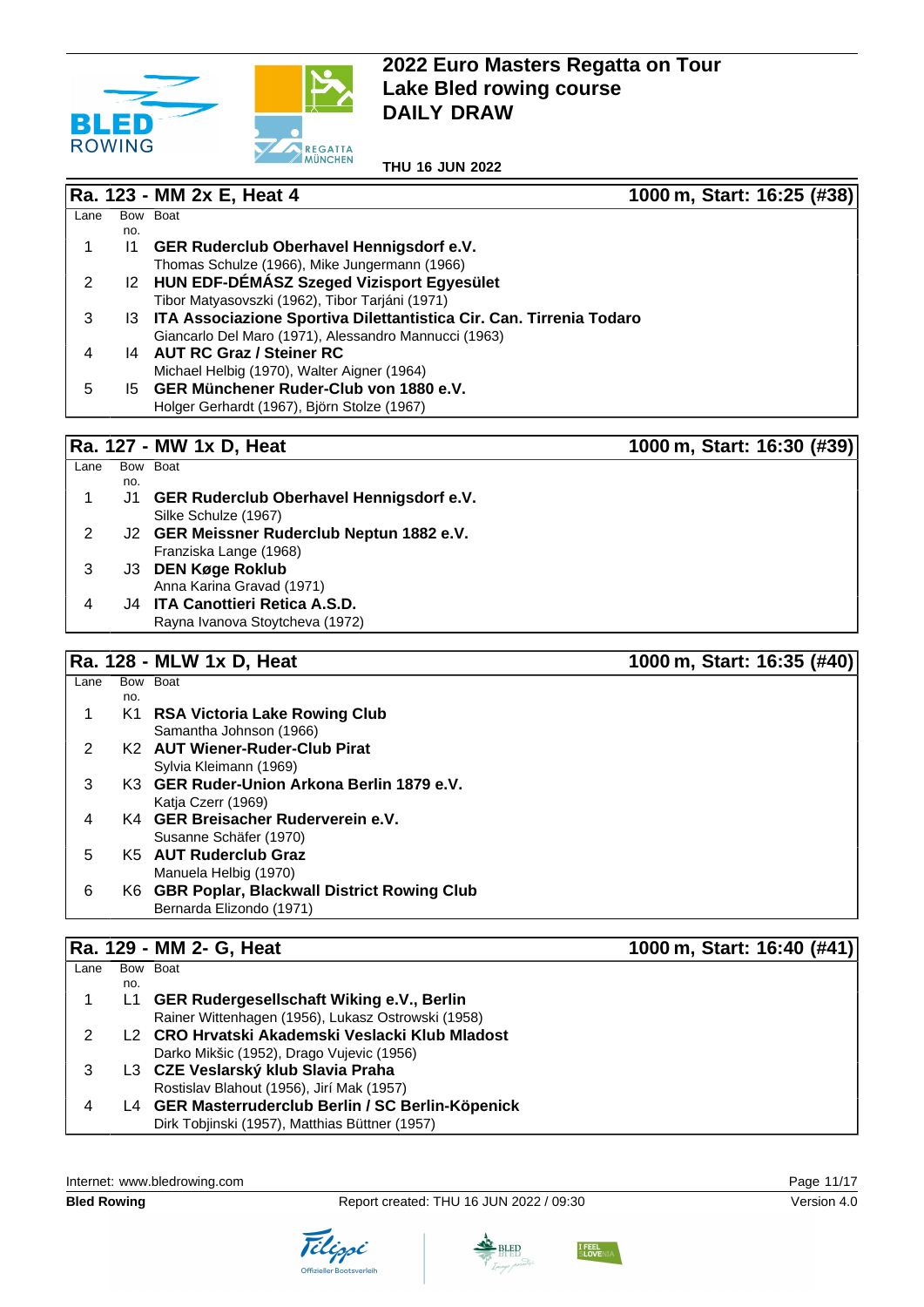

**THU 16 JUN 2022**

**Ra. 130 - MM 8+ B, Heat 1000 m, Start: 16:45 (#42)**

#### $Lane$ no. Bow Boat 1 M1 **CRO Veslacki Klub Jadran - Rijeka** Hrvoje Vukic (1970), Ivor Tucic (1979), Zvonimir Znidarsic (1971), Marijan Pap (1984), Igor Butorac (1985), Vinko Polic (1986), Vladimir Drakula (1984), Petar Topic (1983), Cox Damir Kvajo (1983)

2 M2 **SLO Rowing Club Ljubljanica** Gašper Campa (1992), Jan Ilar (1985), Gaber Gunde (1977), Sergey Filitovich (1984), Igor Ronchi (1982), Rok Ponikvar (1981), Gašper Mocnik (1990), Andraž Borštnar Vasle (1990), Cox Dijana Brkljacic (1985)

## **Ra. 131 - MW 2x A, Heat 1 1000 m, Start: 16:50 (#43)**

| Lane |     | Bow Boat                                           |
|------|-----|----------------------------------------------------|
|      | no. |                                                    |
| 1    |     | N1 GER Sportverein Energie Berlin e.V. Abt. Rudern |
|      |     | Berit Becker (1966), Sabine Winkler (1962)         |
| 2    |     | N <sub>2</sub> ITA DLf Chiusi / Ichnusa CA         |
|      |     | Chiara Sacco (1983), Violante Lama (1980)          |
| 3    |     | N3 CRO HAVK Mladost / VK Neretvanski gusar         |
|      |     | Lucija Pticek (1987), Maja Radocaj (1981)          |
| 4    |     | N4 GER Kölner Ruderverein von 1877 e.V.            |
|      |     | Wiebke Gebauer (1984), Sabrina Schoeps (1984)      |

### **Ra. 131 - MW 2x A, Heat 2 1000 m, Start: 16:55 (#44)**

#### $\overline{I}$  ane no. Bow Boat 1 O1 **AUT Wiener Ruder Club Donaubund** Mirta Buchinger-Cvar (1984), Laura Piontek-Bakic (1988) 2 O2 **GER Ruder-Union Arkona Berlin 1879 e.V.** Jessika Fuhr (1994), Scarlett Gelleszun (1986) 3 O3 **INT Hammarby Rodd / VK Karlovac** Leonora Gaspar (1991), Lucija Škrtic (1994)

## **Ra. 132 - MM 4x F, Heat 1 1000 m, Start: 17:00 (#45)**

| Lane |     | Bow Boat                                                                                   |
|------|-----|--------------------------------------------------------------------------------------------|
|      | no. |                                                                                            |
|      |     | P1 INT VIANA RL / ADCJ Cerveira / Río Paraná Corrientes                                    |
|      |     | Mario Fernandes (1957), Rui Sousa (1956), Henrique Baixinho (1961), Andres Madero (1957)   |
| 2    |     | P2 CZE Veslarský klub Slavia Praha                                                         |
|      |     | Shane Bowers (1968), Jirí Svoboda (1947), Jirí Knopp (1960), Josef Sulc (1958)             |
| 3    |     | P3 HUN Külker Evezos Klub                                                                  |
|      |     | András Fehér (1954), Béla Preil (1967), Ákos Stollmayer (1961), Miklós Szabados (1952)     |
| 4    |     | P4 AUT Steiner RC / WRK Donau / RV Normannen Klosterneuburg                                |
|      |     | Walter Aigner (1964), Norbert Sollinger (1961), Franz Reil (1960), Gerold Pripfl (1954)    |
| 5    |     | P5 INT Limburger CIfW / RC Amicitia Bad Hersfeld / Galatasaray / Flörsheimer RV            |
|      |     | Klaus Schuy (1954), Johannes Flicker (1958), Fatih Örer (1961), Erkut Tinaz (1969)         |
| 6    |     | P6 GER SV Energie Berlin / RC Oberhavel Hennigsdorf                                        |
|      |     | Martin Schütze (1958), Klaus Peukert (1954), Thomas Schulze (1966), Mike Jungermann (1966) |

Internet: [www.bledrowing.com](http://www.bledrowing.com) Page 12/17







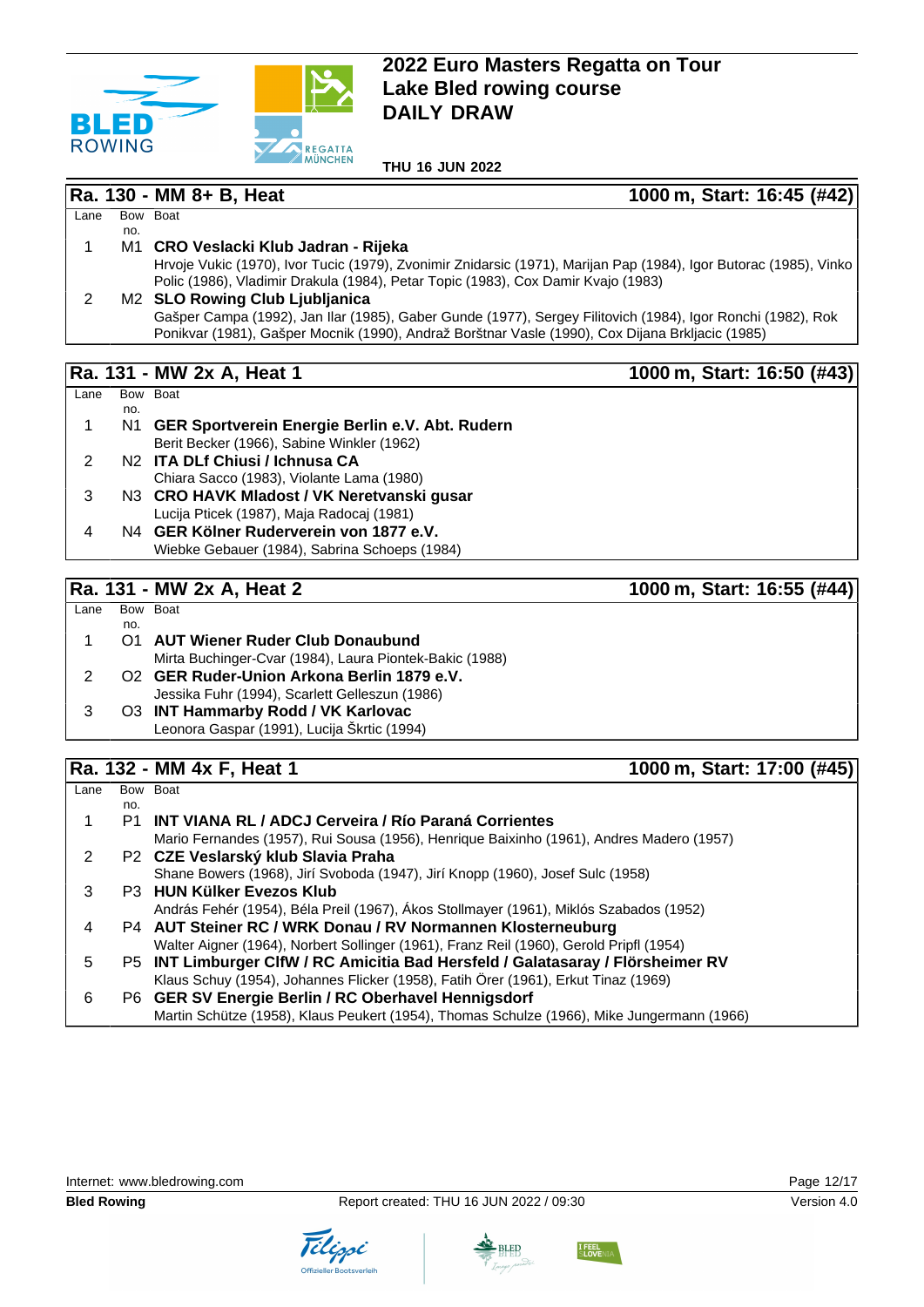

**THU 16 JUN 2022**

**Ra. 132 - MM 4x F, Heat 2 1000 m, Start: 17:05 (#46)**

| Lane |     | Bow Boat                                                                                                 |
|------|-----|----------------------------------------------------------------------------------------------------------|
|      | no. |                                                                                                          |
|      | Q1  | ITA Associazione Sportiva Dilettantistica Cir. Can. Tirrenia Todaro                                      |
|      |     | Giancarlo Del Maro (1971), Alessandro Mannucci (1963), Fabrizio Jacoangeli (1955), Umberto Tornar (1956) |
|      |     | Q2 INT RV Neptun Konstanz / RC Kreuzlingen / SeeC Arbon / Ruderclub Baden                                |
|      |     | Herbert Rapp (1959), Paul Stahlberg (1959), Philipp Süssli (1966), Ewald Grobert (1962)                  |
| З    |     | Q3 INT WRK Donau / RG Wiking / WRC Donaubund                                                             |
|      |     | Josef Bertagnoli (1969), Walter Vogel (1958), Lukasz Ostrowski (1958), Andreas Kral (1961)               |
|      |     | Q4 AUT Erster Wiener Ruderclub LIA                                                                       |
|      |     | Robert Mosek (1961), Raimund Haberl (1949), Laszlo Kokas (1967), Matthias Schreiner (1969)               |
| 5    |     | Q5 INT VK Neretvanski gusar / RC Argo / HAVK Mladost / VK Trešnjevka                                     |
|      |     | Nenad Gucunski (1956), Drazen A Sudic (1957), Igor Mandic (1957), Predrag Brodanac (1977)                |
|      |     |                                                                                                          |

#### **Ra. 319 - MM 4x I, Heat 1000 m, Start: 17:05 (#47)**

- Lane Bow Boat no.
- 6 Q6 **AUT RV Normannen Klosterneuburg / RV Albatros Klagenfurt** Willi Stuppan (1939), Willy Koska (1948), Peter Inmann (1940), Fritz Kutmon (1952)

#### **Ra. 133 - MM 1x A, Heat 1** 1000 m, Start: 17:10 (#48)

|      |     | Ra. 133 - MM 1x A, Heat 2      | 1000 m, Start: 17:15 (#49) |
|------|-----|--------------------------------|----------------------------|
|      |     |                                |                            |
|      |     | Selman Ozgur Cubukcu (1979)    |                            |
| 5    |     | R5 TUR Bogaziçi Rowing Masters |                            |
|      |     | Christian Mølvig (1979)        |                            |
| 4    |     | R4 DEN Sorø Roklub             |                            |
|      |     | Ante Ramadan (1976)            |                            |
| 3    |     | R3 CRO Veslacki Klub Zagreb    |                            |
|      |     | Till Andreesen (1972)          |                            |
| 2    |     | R <sub>2</sub> GBR Thames RC   |                            |
|      |     | Jim Breen (1970)               |                            |
|      | R1  | <b>IRL Galway Rowing Club</b>  |                            |
|      | no. |                                |                            |
| Lane |     | Bow Boat                       |                            |

| Lane |     | Bow Boat                               |
|------|-----|----------------------------------------|
|      | no. |                                        |
|      | S1  | <b>AUT Linzer Ruderverein Ister</b>    |
|      |     | Antonis Gitsas (1981)                  |
|      |     | S2 CZE Veslarský klub Bohemians Praha  |
|      |     | Martin Mican (1983)                    |
| З    |     | S3 GER Neuruppiner Ruderclub e.V.      |
|      |     | Oliver Papenbrock (1983)               |
| 4    |     | S4 POL Towarzystwo Wisla dla Wioslarzy |
|      |     | Pawel Lenicki (1983)                   |
| 5    |     | S5 GBR Maidenhead Rowing Club          |
|      |     | Roberto Visioli (1988)                 |

Internet: [www.bledrowing.com](http://www.bledrowing.com) **Page 13/17** 





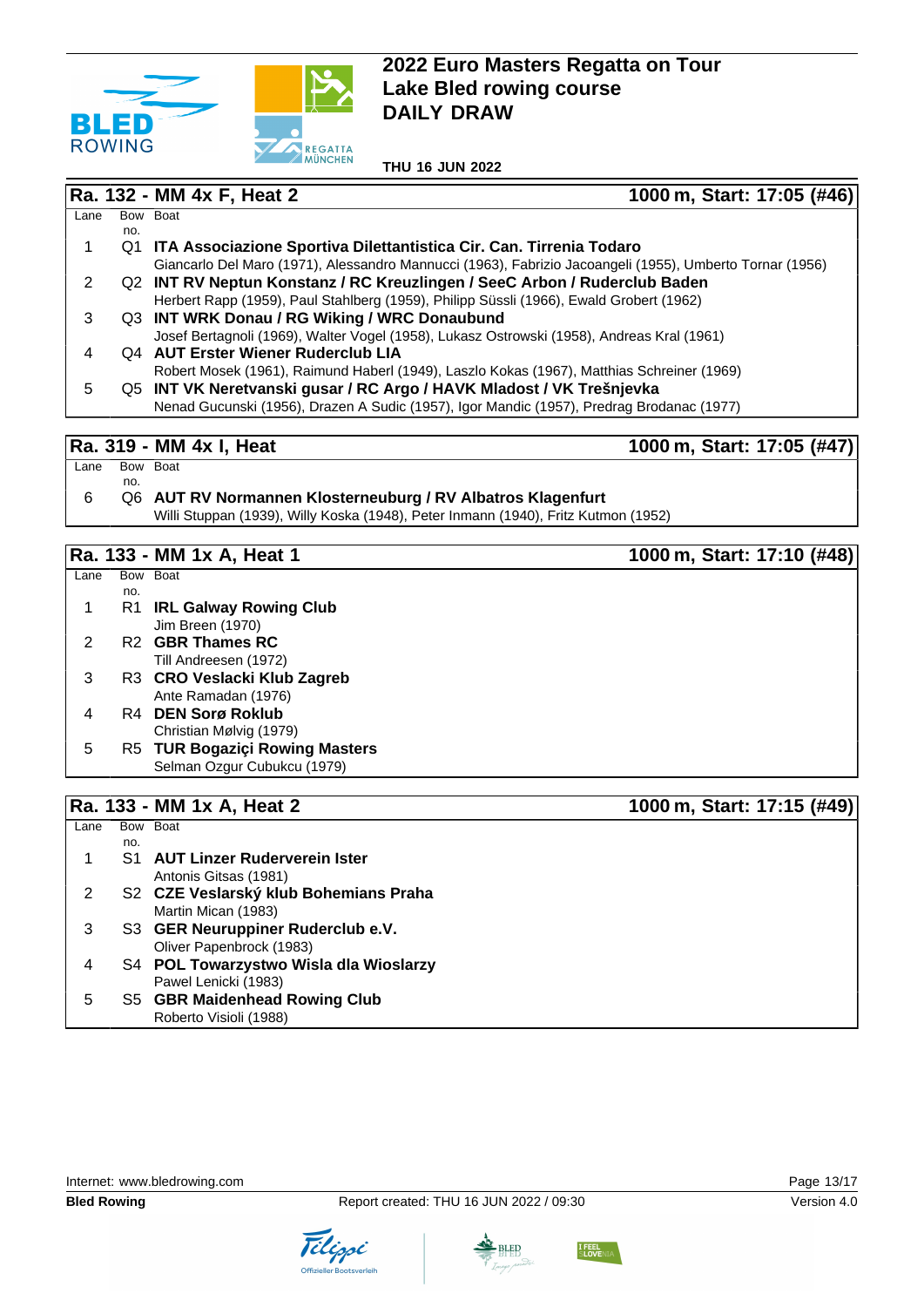

**THU 16 JUN 2022**

|                |     | 1000 m, Start: 17:20 (#50)<br>Ra. 133 - MM 1x A, Heat 3                                                        |
|----------------|-----|----------------------------------------------------------------------------------------------------------------|
| Lane           |     | Bow Boat                                                                                                       |
| 2              | no. | <b>T2 AUT Steiner Ruder Club</b>                                                                               |
|                |     | Georg Mantler (1990)                                                                                           |
| 3              |     | T3 AUS Banks Rowing Club                                                                                       |
|                |     | Heinrich Venzke (1991)                                                                                         |
| 4              |     | T4 SLO Študentsko veslaško društvo                                                                             |
|                |     | Blaž Kopic (1992)                                                                                              |
| 5              |     | T5 ITA Ass. Sp. Dil. Can. flora                                                                                |
|                |     | Lorenzo Cortesi (1992)                                                                                         |
| 6              |     | T6 POL Towarzystwo Wisla Dla Wioslarzy                                                                         |
|                |     | Michal Pycio (1988)                                                                                            |
|                |     |                                                                                                                |
|                |     | Ra. 134 - MLM 1x A, Heat<br>1000 m, Start: 17:25 (#51)                                                         |
| Lane           |     | Bow Boat                                                                                                       |
|                | no. |                                                                                                                |
| 1              |     | U1 ITA Società Nautica Pullino                                                                                 |
|                |     | Alessandro Stadari (1979)                                                                                      |
| $\overline{c}$ |     | U2 ITA Ass. Sp. Dil. Can. flora                                                                                |
|                |     | Lorenzo Cortesi (1992)                                                                                         |
| 3              |     | U3 AUT Wiener Ruderverein Ellida                                                                               |
|                |     | Georg Heiler (1993)                                                                                            |
|                |     |                                                                                                                |
|                |     | Ra. 135 - MM 4+ E, Heat<br>1000 m, Start: 17:30 (#52)                                                          |
| Lane           |     | Bow Boat                                                                                                       |
| 1              | no. | V1 GER Pirnaer RV / Meissner RC Neptun / Dresdner RC                                                           |
|                |     | Sven Fahner (1966), Lutz Hoffmann (1967), Thomas Hermann (1970), Thomas Winkler (1961), Cox Annika             |
|                |     | Drechsler (2003)                                                                                               |
| $\overline{2}$ |     | V2 GER ARV zu Leipzig / Hallesche-Rvg. Böllberg u. Nelson / SG Wiking                                          |
|                |     | Robin Eifert (1963), Bernhard Klöter (1977), Michael Schlüter (1965), Ulf Sauerbrey (1961), Cox Monika Herkert |
|                |     | (1964)                                                                                                         |
|                |     |                                                                                                                |
|                |     | 1000 m, Start: 17:35 (#53)<br>Ra. 136 - MM 8+ G, Heat                                                          |
| Lane           |     | Bow Boat                                                                                                       |
|                | no. |                                                                                                                |
| 1              |     | W1 GBR Upper Thames / Quintin BC / Poplar BDRC / Dart Totnes ARC / Mortlake AABC                               |
|                |     | George Petelin (1944), Lee Brown (1950), Geoff Peel (1953), Tom Bishop (1947), Bob Milligan (1952), Dan        |
|                |     |                                                                                                                |
|                |     | Bartlett (1975), Rod Stewart (1949), Peter Meaney (1954), Cox Hillary Cook (1958)                              |
| $\overline{2}$ |     | W2 INT Waatz Masters / 1. Wiener RC LIA / Arrabona EK / Ferencvárosi EC / Csepel EK SE                         |
|                |     | Tivadar Nógrádi (1951), Raimund Haberl (1949), József Kontor (1953), Dezso Galamb (1964), Attila Fabian        |
|                |     | (1969), Laszlo Kokas (1967), András Vavra (1952), Gábor Noé (1951), Cox Judit Meszaros (1978)                  |
|                |     |                                                                                                                |
|                |     | 1000 m, Start: 17:40 (#54)<br>Ra. 137 - MW 4- E, Heat                                                          |
| Lane           | no. | Bow Boat                                                                                                       |
| 1              | X1  | GBR Mortlake AABC / Strathclyde Park RC / Tideway Scullers / Upper Thames                                      |
|                |     | Sarah Kell (1966), Ailie Ord (1962), Pauline Peel (1957), Sarah Pollok-Morris (1970)                           |
| $\overline{c}$ |     | X2 GER Pirnaer RV / Meissner RC Neptun                                                                         |





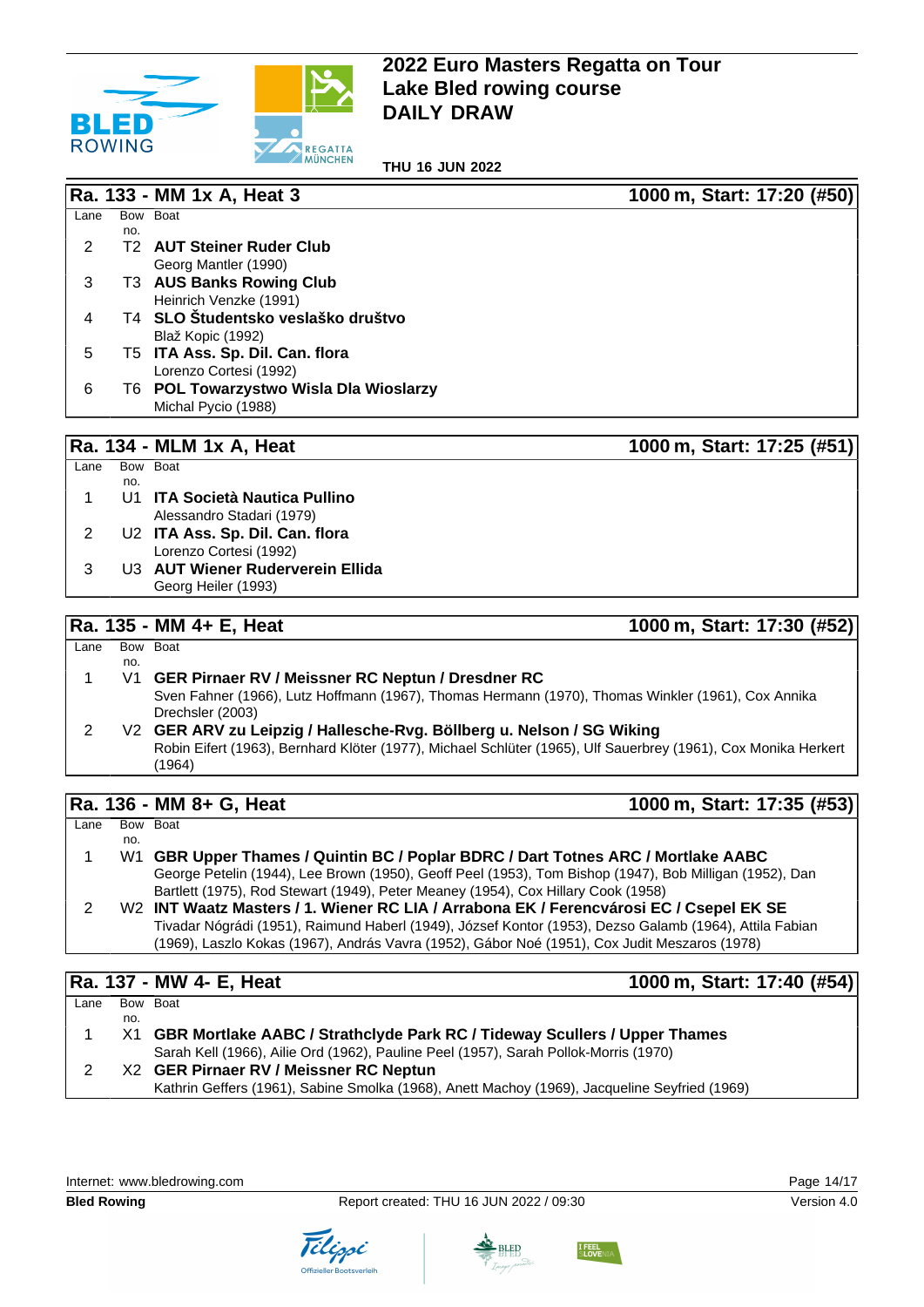

**THU 16 JUN 2022**

#### **Ra. 222 - MW 4- F-M, Heat 1000 m, Start: 17:40 (#55)**

Lane Bow Boat no.

#### 3 X3 **CZE Veslarský klub Slavia Praha**

Ivana Varhulíková (1963), Oldriska Pekna (1950), Zdenka Norkova (1952), Hedvika Malecková (1972)

### **Ra. 138 - MM 2x B, Heat 1 1000 m, Start: 17:50 (#56)**

| Lane | Bow | <b>Boat</b>                                |
|------|-----|--------------------------------------------|
|      | no. |                                            |
| 1.   |     | Y1 CZE Veslarský klub Bohemians Praha      |
|      |     | Miroslav Brabec (1967), Jiri Rysavy (1970) |
| 2.   |     | Y2 POL AZS-AWF Warszawa                    |
|      |     | Robert Borys (1975), Sean Briggs (1966)    |
| 3    |     | Y3 CZE Veslarský klub SEPAP Štetí          |
|      |     | Pavel Vranek (1972), Petr Vranek (1972)    |
|      |     |                                            |

4 Y4 **GER Schweriner RG / Erster Kieler RC** Daniel Illmann (1973), Markus Vogel (1971)

### **Ra. 138 - MM 2x B, Heat 2 1000 m, Start: 17:55 (#57)**

|      |     | $\cdots \cdots$ $\cdots$ $\cdots$ $\cdots$        | $1999111$ , $919111$ , $1199$ , $1191$ |
|------|-----|---------------------------------------------------|----------------------------------------|
| Lane |     | Bow Boat                                          |                                        |
|      | no. |                                                   |                                        |
|      |     | Z1 CZE Klub veslaru melnických 1881               |                                        |
|      |     | Ales Jakoubek (1974), Rudolf Hradecky (1977)      |                                        |
|      |     | Z2 CRO Hrvatski Akademski Veslacki Klub Mladost   |                                        |
|      |     | Igor Pavlinic (1977), Ivan Mihaljevic (1977)      |                                        |
|      |     | Z3 SLO Studentsko veslaško društvo                |                                        |
|      |     | Ziga Voršic (1978), Iztok Nipic (1976)            |                                        |
|      |     | <b>Z4 AUT Ruderverein Wiking Spittal</b>          |                                        |
|      |     | Martin Moser (1979), Markus Schuetzelhofer (1977) |                                        |
| 5    |     | Z5 CRO Hrvatski Veslacki Klub Mornar              |                                        |
|      |     | Neven Bandalovic (1975), Marko Pesic (1984)       |                                        |
|      |     |                                                   |                                        |
|      |     |                                                   |                                        |

## **Ra. 138 - MM 2x B, Heat 3 1000 m, Start: 18:00 (#58)**

| Lane |     | Bow Boat                                                   |
|------|-----|------------------------------------------------------------|
|      | no. |                                                            |
|      |     | A1 AUT RC Graz / WRC Pirat                                 |
|      |     | Michael Helbig (1970), Mattia Peterle (1989)               |
|      |     | A2 AUT Erster Wiener Ruderclub LIA                         |
|      |     | Oliver Lehrer (1965), Max Lehrer (1995)                    |
|      |     | A3 TUR Bogaziçi Rowing Masters                             |
|      |     | Ozkan Cosgun (1981), Selman Ozgur Cubukcu (1979)           |
|      |     | A4 LTU "Gigas" / Gintarinis irklas                         |
|      |     | Eimantas Laucevicius (1984), Raimondas Avlosevicius (1982) |



**BLED** 

Tilippi

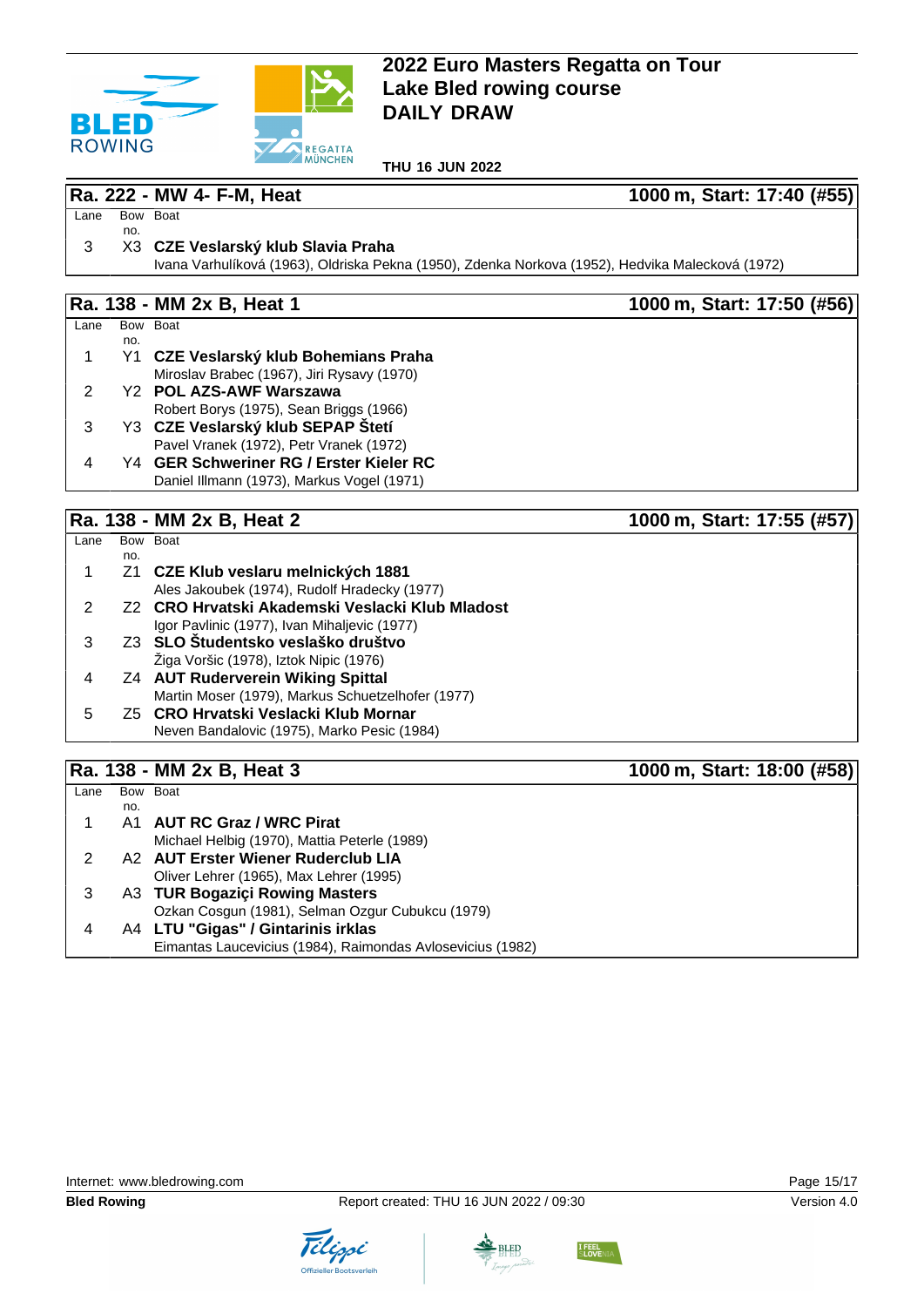

**THU 16 JUN 2022**

|      |     | Ra. 138 - MM 2x B, Heat 4                             | 1000 m, Start: 18:05 (#59) |
|------|-----|-------------------------------------------------------|----------------------------|
| Lane |     | Bow Boat                                              |                            |
|      | no. |                                                       |                            |
|      | В1  | <b>SLO RC Argo / VK Bled</b>                          |                            |
|      |     | Tomi Davidovic (1983), Matej Štravs (1983)            |                            |
| 2    |     | B2 CRO VK Trešnjevka / VK Arupinum                    |                            |
|      |     | Nickol Udovicic (1988), Igor Bozic (1979)             |                            |
| 3    |     | B3 CRO Hrvatski Veslacki Klub Mornar                  |                            |
|      |     | Davor Tadic (1979), Marko Catipovic (1988)            |                            |
| 4    |     | B4 CRO Veslacki Klub Zagreb                           |                            |
|      |     | Goran Spaleta (1986), Matko Starcevic (1984)          |                            |
| 5    |     | <b>B5 INT DLf Chiusi / Banks</b>                      |                            |
|      |     | FRANCESCO PROCACCIANTI (1980), Heinrich Venzke (1991) |                            |
|      |     |                                                       |                            |
|      |     | Ra. 139 - MW 4x B, Heat 1                             | 1000 m, Start: 18:10 (#60) |

| Lane |     | Bow Boat                                                                                              |
|------|-----|-------------------------------------------------------------------------------------------------------|
|      | no. |                                                                                                       |
|      |     | C1 GER Frankfurter RG Germania / ARC Würzburg / RC Aschaffenburg                                      |
|      |     | Anna Warnke (1974), Heidrun Hennings (1971), Gesa Kirsch (1968), Carola Bösinger (1967)               |
|      |     | C2 INT ARC Würzburg / RC Hamm / RV Wiking Bregenz / Frankfurter RG Germania                           |
|      |     | Astrid Freyeisen (1969), Jutta Lolies (1969), Ute Simma (1974), Christiane Huth (1980)                |
| 3    |     | C3 INT VK Neretvanski gusar / 1. Wiener RC LIA / RV Neptun Konstanz                                   |
|      |     | Elizabeta Beti Milicic (1970), Verica Bogdanov (1976), Claudia Wienert (1971), Karin Seeburger (1976) |
| 4    |     | C4 HUN Danubius NHE / Csepel EK SE                                                                    |
|      |     | Beáta Zarándy (1978), Krisztina Máthé (1978), Gitta Szöginé Barz (1976), Zsuzsanna Hajdú (1985)       |
|      |     |                                                                                                       |

#### **Ra. 139 - MW 4x B, Heat 2 1000 m, Start: 18:15 (#61)**

|      |     | $1.9.9.9.111$ , $1.0.1.1.1.1.1$ , $1.0.1.1.1.1.1.1.1.1$                                                           |
|------|-----|-------------------------------------------------------------------------------------------------------------------|
| Lane |     | Bow Boat                                                                                                          |
|      | no. |                                                                                                                   |
|      | D1. | INT VK Neretvanski gusar / 1. Wiener RC LIA / WRC Donaubund                                                       |
|      |     | Marija Vrankic (1980), Claudia Stuby (1977), Laura Piontek-Bakic (1988), Mirta Buchinger-Cvar (1984)              |
| 2    |     | D2 TUR Bogazici Rowing / Altinboynuz / Pera                                                                       |
|      |     | Sahika Suverce Korkmazer (1974), Evrim Ozkan (1986), Merve Akgün Akay (1989), Firdevs Selin Baltacioglu<br>(1991) |
| 3    |     | D3 ITA DLf Chiusi / Pullino SN / Ichnusa CA                                                                       |
|      |     | Marta Ardissone (1988), Martina Giraldi (1990), Chiara Sacco (1983), Violante Lama (1980)                         |
|      |     |                                                                                                                   |

### **Ra. 140 - MW 2x G-M, Heat 1 AK G 1000 m, Start: 18:20 (#62)**

Lane Bow Boat no. 1 E1 **USA All-American Rowing Camp** Virginia Calvin (1950), Karen Weisman (1956) 2 E2 **USA All-American Rowing Camp** Kim Daubman (1958), Carol Graybeal (1949) 3 E3 **POL Posnania RBW Poznan** Grazyna Kanoniczak (1961), Roza Wasilewska (1950) 4 E4 **CZE Klub veslaru melnických 1881** Dana Grudová (1958), Alena Herinková (1954)

Tilippi